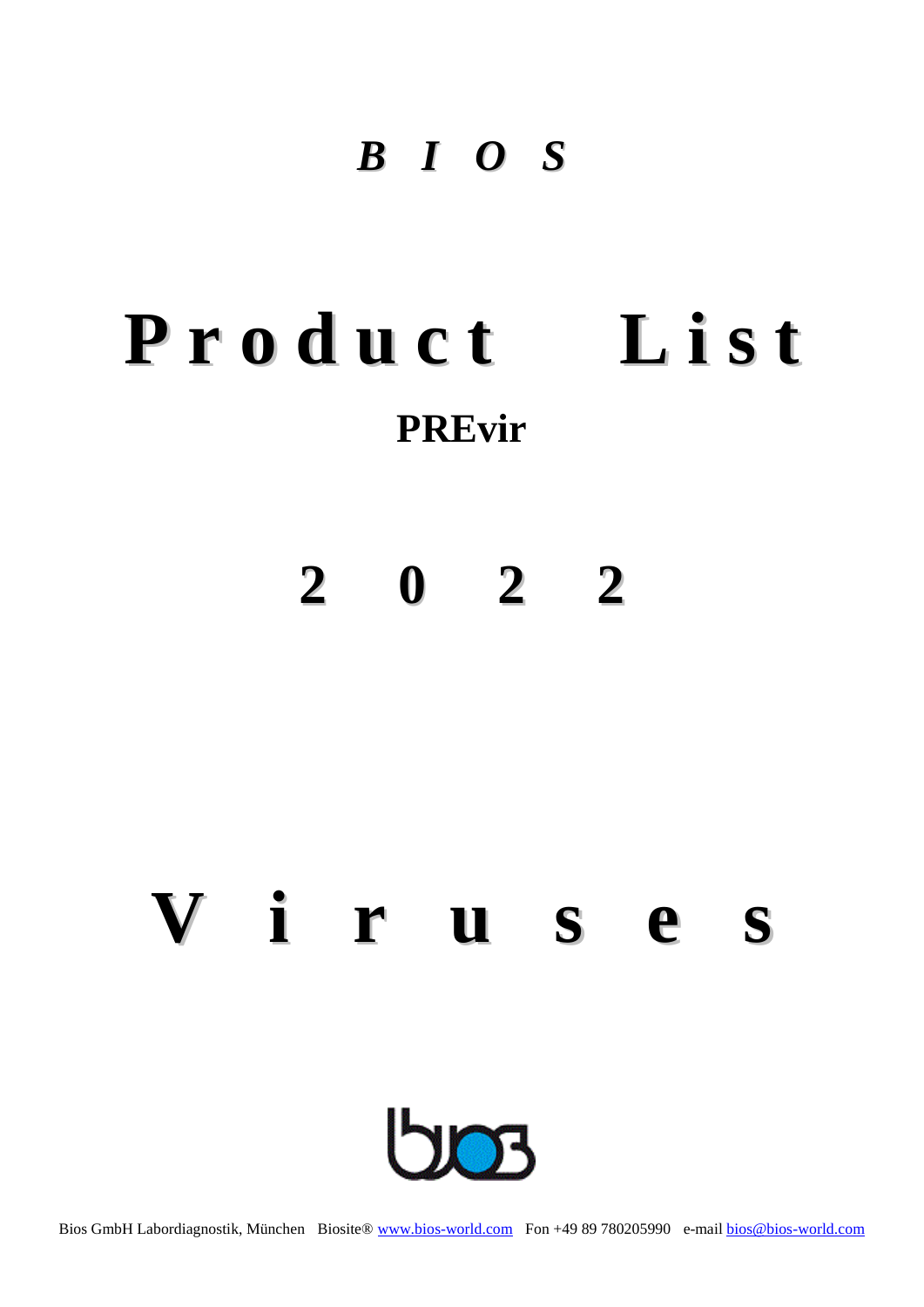

#### **Content viral antibody and antigen assays**

| <b>Parameter/Method</b>                                             | Page               |
|---------------------------------------------------------------------|--------------------|
| <b>Biognost® Adenovirus ab IFA</b>                                  | vir011             |
| <b>Biognost® Coxsackie Virus A ab IFA</b>                           | vir017             |
| <b>Biognost® Coxsackie Virus B ab IFA</b>                           | vir018             |
| <b>Biognost® Echovirus ab IFA</b>                                   | <b>vir036</b>      |
| Biognost® Epstein-Barr Virus Capsid Ag (EBV-VCA) ab IFA             | vir042             |
| Biognost® Epstein-Barr Virus EA "diffus" and EA "restricted" ab IFA | vir <sub>044</sub> |
| <b>Biognost® Epstein-Barr Virus EBNA ab ACIF</b>                    | vir046             |
| <b>Biosave® EBV heterophile ab (IM) Agglutination</b>               | vir047             |
| Biognost® Herpes simplex 1 (HSV 1) ab (IFA)                         | vir059             |
| <b>Biognost® Herpes simplex 2 (HSV 2) ab (IFA)</b>                  | vir059             |
| <b>Biosave® Heterophile Antibody (IM Test) Agglutination</b>        | vir047             |
| <b>Biognost® Human Herpes Virus 6 (HHV 6) ab IFA</b>                | vir065             |
| <b>Biognost® Influenza A Virus ab IFA</b>                           | vir073             |
| <b>Biognost<sup>®</sup></b> Influenza B Virus ab IFA                | vir073             |
| <b>Biognost® Influenza B Virus ag DFA</b>                           | vir074             |
| <b>Biognost® Measles (Rubeola) Virus ab IFA</b>                     | vir079             |
| <b>Biognost® Mumps Virus ab IFA</b>                                 | vir085             |
| <b>Biognost® Parainfluenza Virus 1 ab IFA</b>                       | vir091             |
| <b>Biognost® Parainfluenza Virus 2 ab IFA</b>                       | <b>vir091</b>      |
| Biognost® Parainfluenza Virus 3 ab IFA                              | vir091             |
| <b>Biognost® Respiratory syncytial Virus (RSV) ab IFA</b>           | vir114             |
| Biognost® Varicella zoster Virus ab (VZV) IFA                       | vir138             |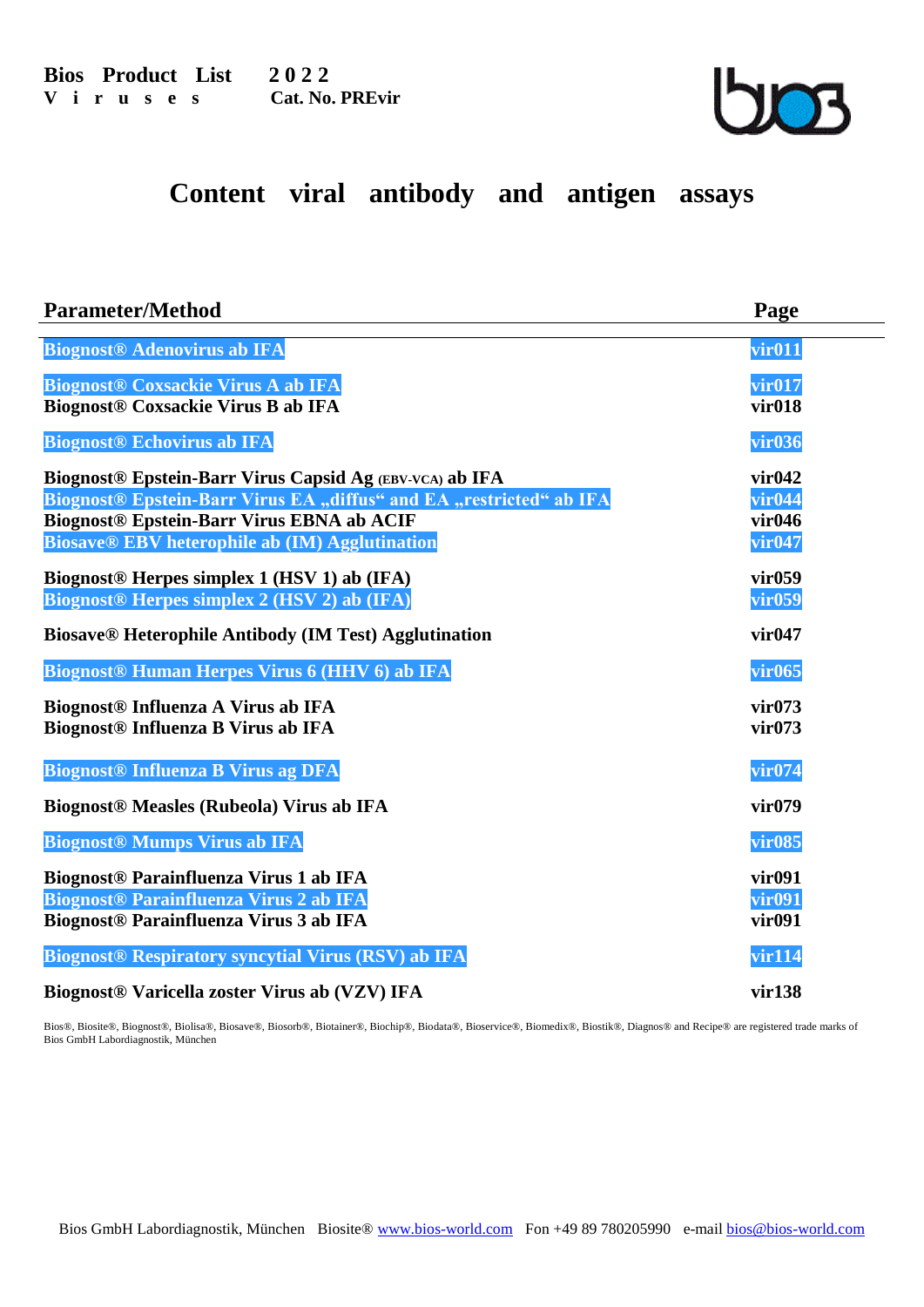Indirect Immunofluorescence

**Detection of antibodies to viral pathogens**

#### **Biognost® Assay for the detection of antibodies to Adenovirus**

| Cat. No. | <b>Product Description</b>                          | <b>No. of Tests or Quantity</b> |
|----------|-----------------------------------------------------|---------------------------------|
|          |                                                     |                                 |
|          | <b>Biognost<sup>®</sup> SUBSTRATE COATED SLIDES</b> |                                 |

| AD-3106                   | Biognost <sup>®</sup> Adenovirus slide                                                                                                                      | 6 wells          |
|---------------------------|-------------------------------------------------------------------------------------------------------------------------------------------------------------|------------------|
| AD-3112                   | Biognost <sup>®</sup> Adenovirus slide                                                                                                                      | 12 wells         |
|                           | in HEp-2 cells (originated from human epithelial laring ocarcinoma cells)                                                                                   |                  |
| <b>Biognost® CONTROLS</b> |                                                                                                                                                             |                  |
| AD-3101                   | Biognost <sup>®</sup> Adenovirus IgG<br>positive control, 0.09% NaN3                                                                                        | $0,3$ ml         |
| AD-3102                   | Biognost <sup>®</sup> Adenovirus IgM*<br>positive control, 0.09% NaN3                                                                                       | $0,2$ ml         |
| 1111I                     | Biognost®/Biosave® neg. control<br>infect. serology, 0.09% NaN3                                                                                             | $0,5$ ml         |
|                           | <b>Biognost® FITC CONJUGATES</b>                                                                                                                            |                  |
| 1501G                     | for infectious serology (bacteria, viruses, parasites, protozoa and fungal pathogens)<br>Biognost <sup>®</sup> IgG FITC conjugate<br>Evans blue, 0.09% NaN3 | $2 \text{ ml}$   |
| 15301G                    | Biognost <sup>®</sup> IgG FITC conjugate<br>Evans blue, 0.09% NaN3                                                                                          | 3 ml             |
| 151001G                   | Biognost <sup>®</sup> IgG FITC conjugate<br>Evans blue, 0.09% NaN3                                                                                          | 10 <sub>ml</sub> |
| 1501M                     | Biognost <sup>®</sup> IgM FITC conjugate<br>Evans blue, 0.09% NaN3                                                                                          | 2 <sub>ml</sub>  |
| 15301M                    | Biognost <sup>®</sup> IgM FITC conjugate<br>Evans blue, 0.09% NaN3                                                                                          | 3 ml             |
| 151001M                   | Biognost <sup>®</sup> IgM FITC conjugate<br>Evans blue, 0.09% NaN3                                                                                          | 10 <sub>ml</sub> |
|                           | <b>Biognost® MISCELLANEOUS TEST COMPONENTS</b>                                                                                                              |                  |
| 90-1048                   | Biosorb <sup>®</sup> IgM/IgA isolation<br>48 isolations, 0.09% NaN3                                                                                         | 2 <sub>ml</sub>  |
| 90-1120                   | Biosorb <sup>®</sup> IgM/IgA isolation<br>120 isolations, 0.09% NaN3                                                                                        | 5 ml             |
| 1605                      | Biognost <sup>®</sup> PBS buffer powder<br>pH 7.5, for 4x 500 ml PBS solution                                                                               | $4 \times 5$ g   |
| 1606                      | Biognost® PBS buffer powder<br>$pH$ 7.5, for 2x 1000 ml PBS solution                                                                                        | $2 \times 10$ g  |
| 1610                      | Biognost <sup>®</sup> mounting medium<br>pH 7.5, 0.09% NaN3                                                                                                 | $1.5$ ml         |
| 1700                      | Biognost <sup>®</sup> cover slips                                                                                                                           | 15 piece/s       |
| 1706                      | Biognost <sup>®</sup> blotters 6 well slides                                                                                                                | 10 piece/s       |
| 1712                      | Biognost <sup>®</sup> blotters 12 well slides                                                                                                               | 10 piece/s       |
|                           |                                                                                                                                                             |                  |

\* Available in limited supplies only; please inquire.

See other assay components on pages div001 - div003 at the end of the price or product list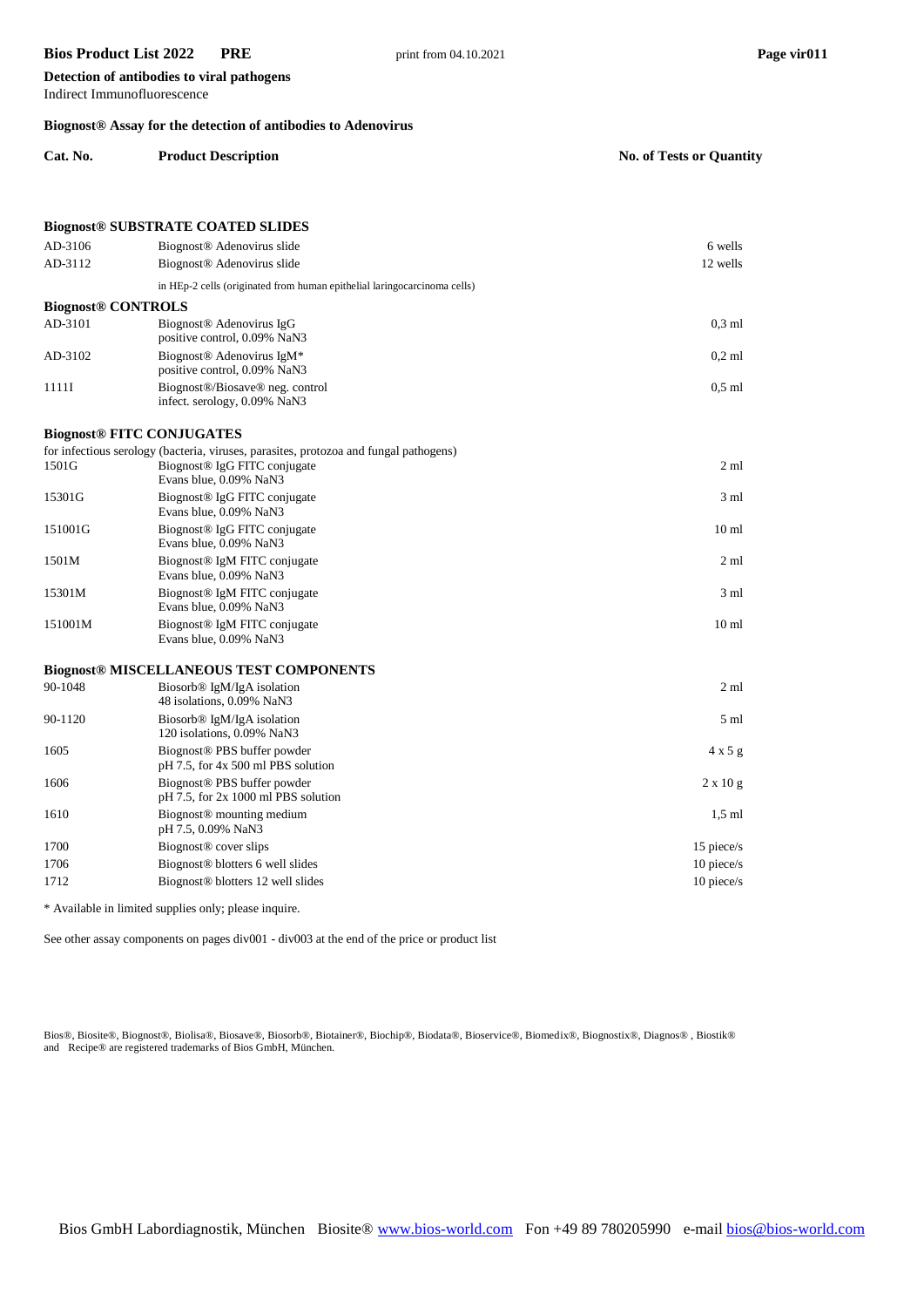Indirect Immunofluorescence

**Detection of antibodies to viral pathogens**

#### **Biognost® Assay for the detection of antibodies to Coxsackie virus A**

| Cat. No.                  | <b>Product Description</b>                                                            | <b>No. of Tests or Quantity</b> |
|---------------------------|---------------------------------------------------------------------------------------|---------------------------------|
|                           |                                                                                       |                                 |
|                           | <b>Biognost® COMPLETE TEST KITS</b>                                                   |                                 |
| CA9-64060                 | Biognost® Coxsackie virus A9 IgG kit*                                                 | $60(10x6)$ tests                |
| CA9-64120                 | Biognost® Coxsackie virus A9 IgG kit*                                                 | $120(10x12)$ tests              |
|                           | <b>Biognost® SUBSTRATE COATED SLIDES</b>                                              |                                 |
| CA9-6406                  | Biognost® Coxsackie virus A9 slide*<br>in LLC-MK2 cells                               | 6 wells                         |
| CA9-6412                  | Biognost® Coxsackie virus A9 slide*<br>in LLC-MK2 cells                               | 12 wells                        |
|                           | in LLC-MK2 cells from kidney of Rhesus monokeys                                       |                                 |
| <b>Biognost® CONTROLS</b> |                                                                                       |                                 |
| CA9-6401                  | Biognost <sup>®</sup> Coxsackie virus A9 IgG*<br>positive control, 0.09% NaN3         | $0.3$ ml                        |
| 1111I                     | Biognost®/Biosave® neg. control<br>infect. serology, 0.09% NaN3                       | $0.5$ ml                        |
|                           | <b>Biognost® FITC CONJUGATES</b>                                                      |                                 |
|                           | for infectious serology (bacteria, viruses, parasites, protozoa and fungal pathogens) |                                 |
| 1501G                     | Biognost® IgG FITC conjugate<br>Evans blue, 0.09% NaN3                                | $2 \text{ ml}$                  |
| 15301G                    | Biognost <sup>®</sup> IgG FITC conjugate<br>Evans blue, 0.09% NaN3                    | $3 \text{ ml}$                  |
| 151001G                   | Biognost <sup>®</sup> IgG FITC conjugate<br>Evans blue, 0.09% NaN3                    | 10 <sub>ml</sub>                |
|                           | <b>Biognost® MISCELLANEOUS TEST COMPONENTS</b>                                        |                                 |
| 1605                      | Biognost® PBS buffer powder<br>pH 7.5, for 4x 500 ml PBS solution                     | $4 \times 5$ g                  |
| 1606                      | Biognost <sup>®</sup> PBS buffer powder<br>$pH$ 7.5, for 2x 1000 ml PBS solution      | $2 \times 10 g$                 |
| 1610                      | Biognost <sup>®</sup> mounting medium<br>pH 7.5, 0.09% NaN3                           | $1.5$ ml                        |
| 1700                      | Biognost <sup>®</sup> cover slips                                                     | 15 piece/s                      |
| 1706                      | Biognost <sup>®</sup> blotters 6 well slides                                          | 10 piece/s                      |
| 1712                      | Biognost <sup>®</sup> blotters 12 well slides                                         | 10 piece/s                      |

\* Available in limited supplies only; please inquire.

See other assay components on pages div001 - div003 at the end of the price or product list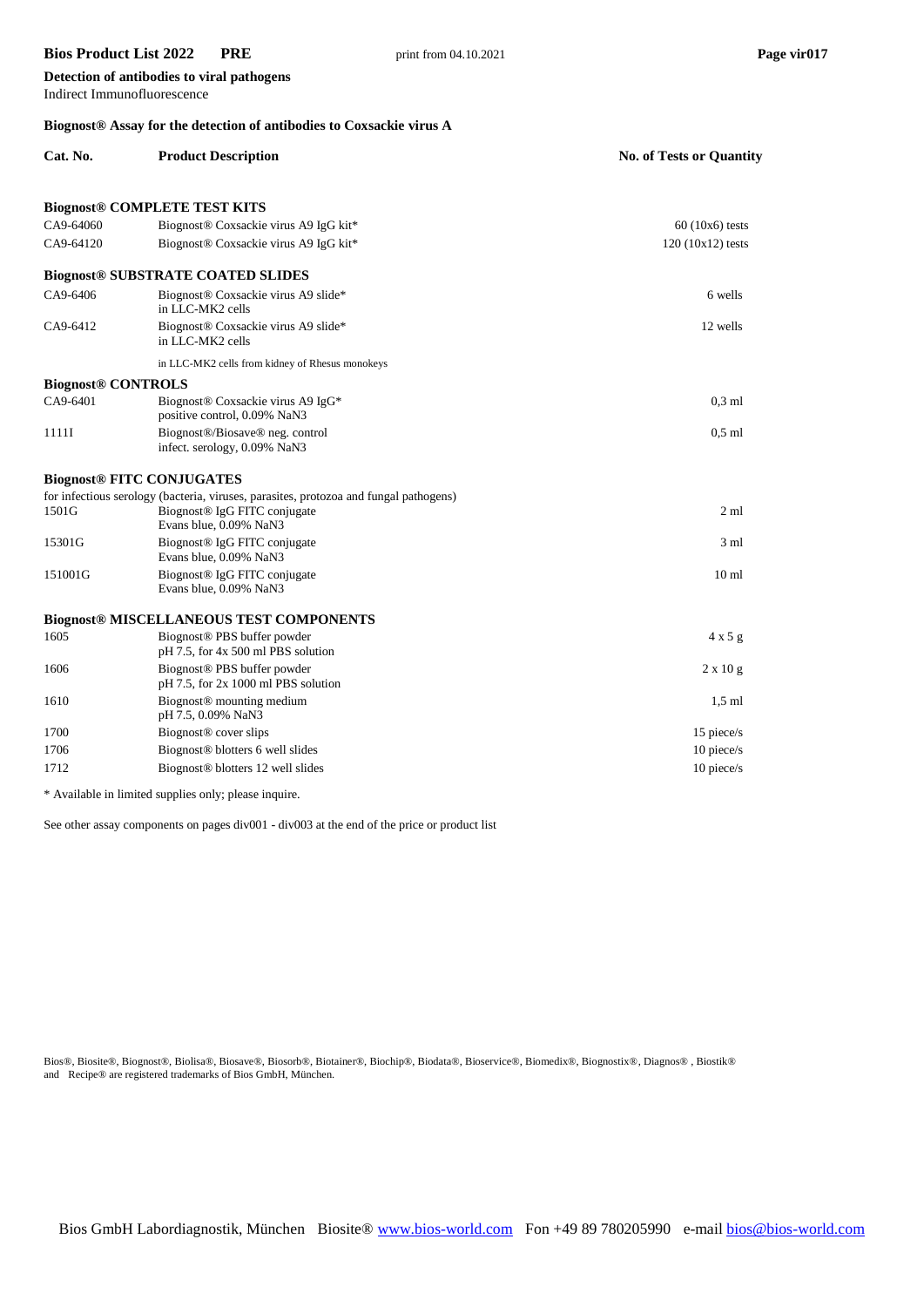**Detection of antibodies to viral pathogens**

#### Indirect Immunofluorescence **Biognost® Assay for the detection of antibodies to Coxsackie virus B**

|                           | Biognost® Assay for the detection of antibodies to Coxsackie virus B                                                                                    |                                 |
|---------------------------|---------------------------------------------------------------------------------------------------------------------------------------------------------|---------------------------------|
| Cat. No.                  | <b>Product Description</b>                                                                                                                              | <b>No. of Tests or Quantity</b> |
|                           | <b>Biognost® COMPLETE TEST KITS</b>                                                                                                                     |                                 |
| CB-33060                  | Biognost <sup>®</sup> Coxsackie virus B1-6 IgG kit                                                                                                      | $60(10x6)$ tests                |
| CB-33120                  | Biognost <sup>®</sup> Coxsackie virus B1-6 IgG kit                                                                                                      | $120(10x12)$ tests              |
|                           | <b>Biognost® SUBSTRATE COATED SLIDES</b>                                                                                                                |                                 |
| CB-3306                   | Biognost <sup>®</sup> Coxsackie virus B1-6 slide                                                                                                        | 6 wells                         |
| CB-3312                   | Biognost <sup>®</sup> Coxsackie virus B1-6 slide                                                                                                        | 12 wells                        |
|                           | in A549 cells originated from epithelial carcinoma of human lung                                                                                        |                                 |
| <b>Biognost® CONTROLS</b> |                                                                                                                                                         |                                 |
| CB-3301                   | Biognost <sup>®</sup> Coxsackie virus B1-6 IgG<br>positive control, 0.09% NaN3                                                                          | $0.3$ ml                        |
| 1111I                     | Biognost®/Biosave® neg. control<br>infect. serology, 0.09% NaN3                                                                                         | $0.5$ ml                        |
|                           | Positive controls for single Coxackie B serogroups (for example anti-Coxackie virus B2 positive) available in limited supplies only;<br>please inquire. |                                 |
|                           | <b>Biognost® FITC CONJUGATES</b>                                                                                                                        |                                 |
|                           | for infectious serology (bacteria, viruses, parasites, protozoa and fungal pathogens)                                                                   |                                 |
| 1501G                     | Biognost <sup>®</sup> IgG FITC conjugate<br>Evans blue, 0.09% NaN3                                                                                      | $2 \text{ ml}$                  |
| 15301G                    | Biognost <sup>®</sup> IgG FITC conjugate<br>Evans blue, 0.09% NaN3                                                                                      | $3 \text{ ml}$                  |
| 151001G                   | Biognost <sup>®</sup> IgG FITC conjugate<br>Evans blue, 0.09% NaN3                                                                                      | 10 <sub>ml</sub>                |
|                           | <b>Biognost® MISCELLANEOUS TEST COMPONENTS</b>                                                                                                          |                                 |
| 1605                      | Biognost <sup>®</sup> PBS buffer powder<br>pH 7.5, for 4x 500 ml PBS solution                                                                           | 4 x 5 g                         |
| 1606                      | Biognost <sup>®</sup> PBS buffer powder<br>$pH$ 7.5, for 2x 1000 ml PBS solution                                                                        | $2 \times 10 g$                 |
| 1610                      | Biognost <sup>®</sup> mounting medium<br>pH 7.5, 0.09% NaN3                                                                                             | $1,5$ ml                        |
| 161010                    | Biognost <sup>®</sup> mounting medium<br>pH 7.5, 0.09% NaN3                                                                                             | 10 <sub>ml</sub>                |
| 1700                      | Biognost <sup>®</sup> cover slips                                                                                                                       | 15 piece/s                      |
| 17200                     | Biognost <sup>®</sup> cover slips                                                                                                                       | 200 piece/s                     |
| 1706                      | Biognost <sup>®</sup> blotters 6 well slides                                                                                                            | 10 piece/s                      |
| 1712                      | Biognost <sup>®</sup> blotters 12 well slides                                                                                                           | 10 piece/s                      |
|                           | * Available at limited supplies only; please inquire.                                                                                                   |                                 |

See other assay components on pages div001 - div003 at the end of the price or product list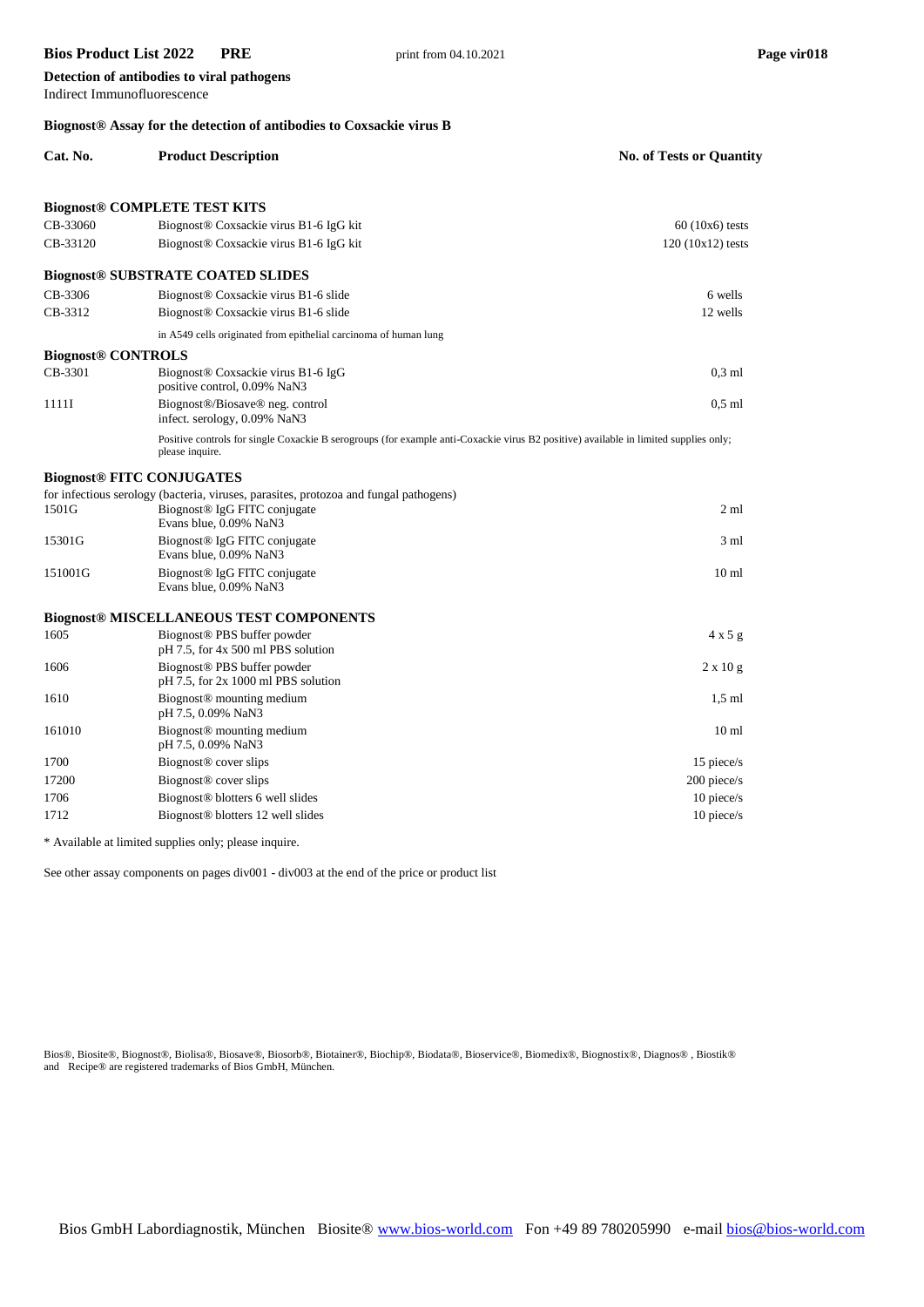Indirect Immunofluorescence

**Detection of antibodies to viral pathogens**

#### **Biognost® Assay for the detection of antibodies to Echovirus E4, E6, E11 and E30**

| Cat. No.                         | <b>Product Description</b>                                                               | <b>No. of Tests or Quantity</b> |
|----------------------------------|------------------------------------------------------------------------------------------|---------------------------------|
|                                  | <b>Biognost® COMPLETE TEST KITS</b>                                                      |                                 |
| EC-44060                         | Biognost <sup>®</sup> Echovirus Screen IgG kit*<br>Echovirus E4, E6, E11, E30            | $60(10x6)$ tests                |
| EC-44120                         | Biognost® Echovirus Screen IgG kit*<br>Echovirus E4, E6, E11, E30                        | $120(10x12)$ tests              |
|                                  | <b>Biognost® SUBSTRATE COATED SLIDES</b>                                                 |                                 |
| EC-4406                          | Biognost <sup>®</sup> Echovirus E4, E6, E9, E11, E30, E34 slide*<br>in HeLa cells        | 6 wells                         |
| EC-4412                          | Biognost® Echovirus E4, E6, E9, E11, E30, E34 slide*<br>in HeLa cells                    | 12 wells                        |
|                                  | in HeLa cells (originated from carcinoma of human cervix)                                |                                 |
| <b>Biognost® CONTROLS</b>        |                                                                                          |                                 |
| EC-4401                          | Biognost <sup>®</sup> Echovirus IgG*<br>positive control, 0.09% NaN3                     | $0.3$ ml                        |
| 1111I                            | Biognost <sup>®</sup> /Biosave <sup>®</sup> neg. control<br>infect. serology, 0.09% NaN3 | $0.5$ ml                        |
| <b>Biognost® FITC CONJUGATES</b> |                                                                                          |                                 |
|                                  | for infectious serology (bacteria, viruses, parasites, protozoa and fungal pathogens)    |                                 |
| 1501G                            | Biognost® IgG FITC conjugate<br>Evans blue, 0.09% NaN3                                   | $2 \text{ ml}$                  |
| 15301G                           | Biognost <sup>®</sup> IgG FITC conjugate<br>Evans blue, 0.09% NaN3                       | 3 ml                            |
| 151001G                          | Biognost <sup>®</sup> IgG FITC conjugate<br>Evans blue, 0.09% NaN3                       | 10 <sub>m1</sub>                |
|                                  | <b>Biognost® MISCELLANEOUS TEST COMPONENTS</b>                                           |                                 |
| 1605                             | Biognost <sup>®</sup> PBS buffer powder<br>pH 7.5, for 4x 500 ml PBS solution            | $4 \times 5 g$                  |
| 1606                             | Biognost <sup>®</sup> PBS buffer powder<br>$pH$ 7.5, for 2x 1000 ml PBS solution         | $2 \times 10$ g                 |
| 1610                             | Biognost <sup>®</sup> mounting medium<br>pH 7.5, 0.09% NaN3                              | $1,5$ ml                        |
| 161010                           | Biognost <sup>®</sup> mounting medium<br>pH 7.5, 0.09% NaN3                              | 10 <sub>m1</sub>                |
| 1700                             | Biognost <sup>®</sup> cover slips                                                        | 15 piece/s                      |
| 1706                             | Biognost® blotters 6 well slides                                                         | 10 piece/s                      |
| 1712                             | Biognost <sup>®</sup> blotters 12 well slides                                            | 10 piece/s                      |

\*Available at limited supplies only. Please inquire.

See other assay components on pages div001 - div003 at the end of the price or product list

See other assay components on pages div001 - div004 at the end of the price or product list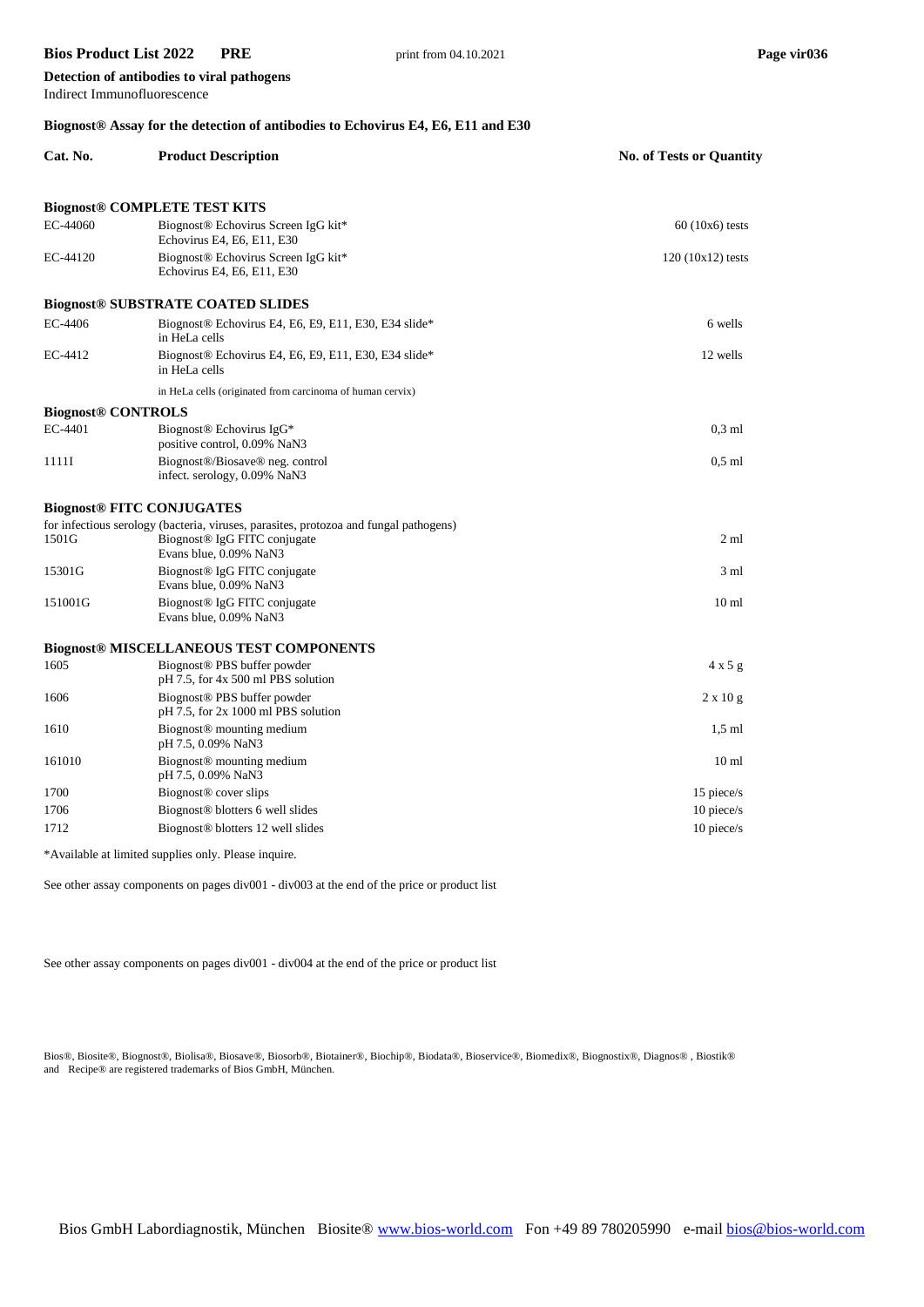Indirect Immunofluorescence

**Detection of antibodies to viral pathogens**

#### **Biognost® Assay for the detection of antibodies to Epstein-Barr virus Capsid Antigen (EBV-VCA)**

| Cat. No.                         | <b>Product Description</b>                                                               | <b>No. of Tests or Quantity</b> |
|----------------------------------|------------------------------------------------------------------------------------------|---------------------------------|
|                                  | <b>Biognost® COMPLETE TEST KITS</b>                                                      |                                 |
| EB-5060                          | Biognost® EBV-VCA IgG kit                                                                | $60(10x6)$ tests                |
| EB-5120                          | Biognost <sup>®</sup> EBV-VCA IgG kit                                                    | $120(10x12)$ tests              |
| EB-506M                          | Biognost <sup>®</sup> EBV-VCA IgM kit                                                    | $60(10x6)$ tests                |
| EB-512M                          | Biognost <sup>®</sup> EBV-VCA IgM kit                                                    | 120 (10x12) tests               |
|                                  | Bios offers no Biognost® EBV-VCA IgA kits, but all components for this IgA assay.        |                                 |
|                                  | <b>Biognost® SUBSTRATE COATED SLIDES</b>                                                 |                                 |
| EB-5006                          | Biognost <sup>®</sup> EBV-VCA slide<br>in P3HR1 cells                                    | 6 wells                         |
| EB-5012                          | Biognost <sup>®</sup> EBV-VCA slide<br>in P3HR1 cells                                    | 12 wells                        |
|                                  | in P3HR1 cells, originated from human B-lymphocytes isolated from Burkitt's lymphoma     |                                 |
| <b>Biognost® CONTROLS</b>        |                                                                                          |                                 |
| 1111I                            | Biognost <sup>®</sup> /Biosave <sup>®</sup> neg. control<br>infect. serology, 0.09% NaN3 | $0.5$ ml                        |
| EB-5001                          | Biognost <sup>®</sup> EBV-VCA IgG<br>positive control, 009% NaN3                         | $0,3$ ml                        |
| EB-5002                          | Biognost <sup>®</sup> EBV-VCA IgM<br>positive control, 0.09% NaN3                        | $0,2$ ml                        |
| <b>Biognost® FITC CONJUGATES</b> |                                                                                          |                                 |
|                                  | for infectious serology (bacteria, viruses, parasites, protozoa and fungal pathogens)    |                                 |
| 1501G                            | Biognost® IgG FITC conjugate<br>Evans blue, 0.09% NaN3                                   | 2 ml                            |
| 15301G                           | Biognost <sup>®</sup> IgG FITC conjugate<br>Evans blue, 0.09% NaN3                       | 3 ml                            |
| 151001G                          | Biognost <sup>®</sup> IgG FITC conjugate<br>Evans blue, 0.09% NaN3                       | 10 <sub>ml</sub>                |
| 1501M                            | Biognost <sup>®</sup> IgM FITC conjugate<br>Evans blue, 0.09% NaN3                       | 2 <sub>ml</sub>                 |
| 15301M                           | Biognost <sup>®</sup> IgM FITC conjugate<br>Evans blue, 0.09% NaN3                       | 3 ml                            |
| 151001M                          | Biognost <sup>®</sup> IgM FITC conjugate<br>Evans blue, 0.09% NaN3                       | 10 <sub>ml</sub>                |
|                                  | <b>Biognost® MISCELLANEOUS TEST COMPONENTS</b>                                           |                                 |
| 90-1120                          | Biosorb <sup>®</sup> IgM/IgA isolation<br>120 isolations, 0.09% NaN3                     | 5 ml                            |
| 90-1048                          | Biosorb® IgM/IgA isolation<br>48 isolations, 0.09% NaN3                                  | 2 ml                            |
| 1605                             | Biognost <sup>®</sup> PBS buffer powder<br>pH 7.5, for 4x 500 ml PBS solution            | $4 \times 5$ g                  |
| 1606                             | Biognost <sup>®</sup> PBS buffer powder<br>pH 7.5, for 2x 1000 ml PBS solution           | $2 \times 10$ g                 |
| 1610                             | Biognost <sup>®</sup> mounting medium<br>pH 7.5, 0.09% NaN3                              | $1,5$ ml                        |
| 1700                             | Biognost <sup>®</sup> cover slips                                                        | 15 piece/s                      |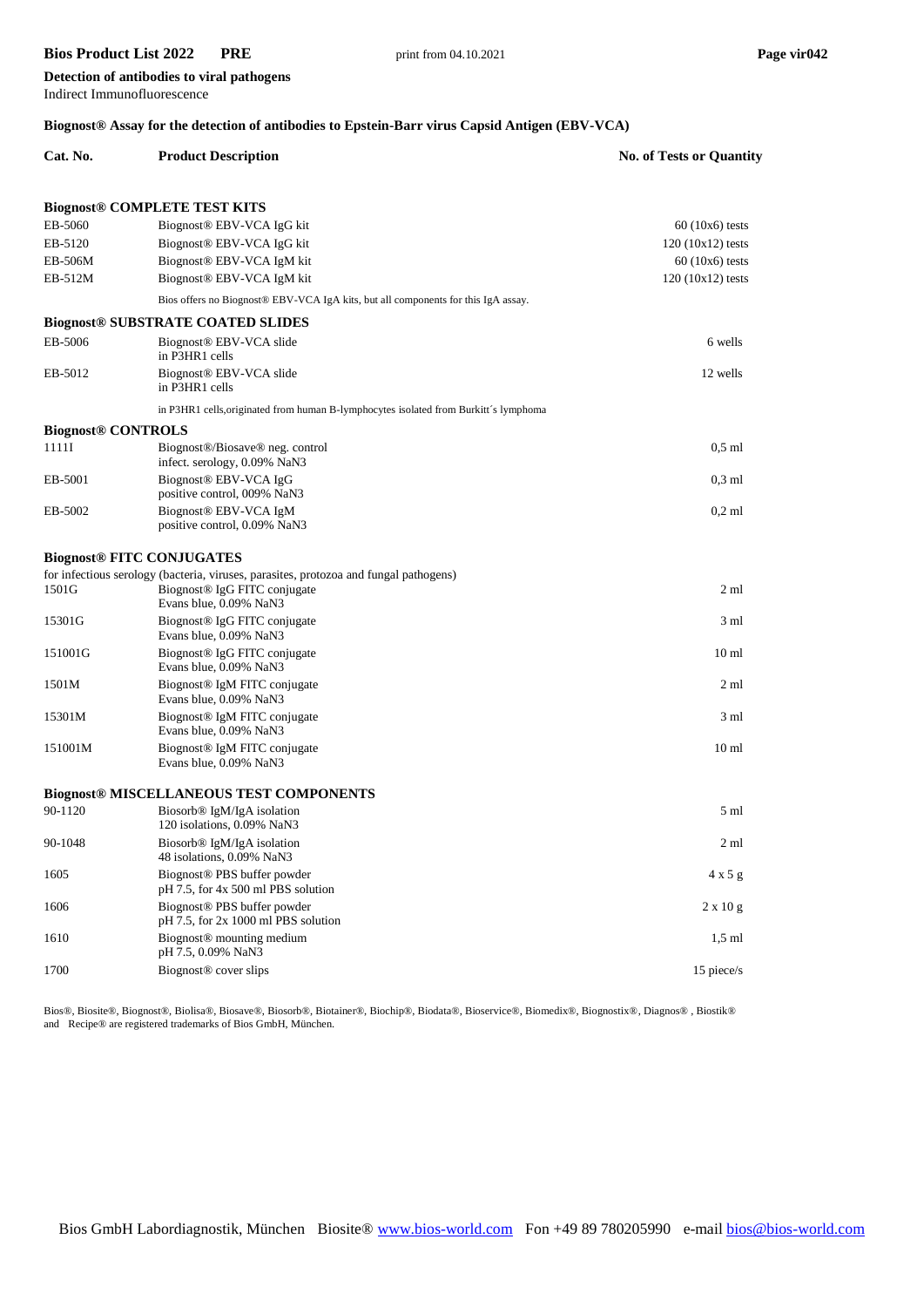**Detection of antibodies to viral pathogens**

| Indirect Immunofluorescence                                                                              |                                                                                                                                                             |                                 |  |
|----------------------------------------------------------------------------------------------------------|-------------------------------------------------------------------------------------------------------------------------------------------------------------|---------------------------------|--|
| Biognost <sup>®</sup> Assay for the detection of antibodies to Epstein-Barr virus early antigen (EBV-EA) |                                                                                                                                                             |                                 |  |
| Cat. No.                                                                                                 | <b>Product Description</b>                                                                                                                                  | <b>No. of Tests or Quantity</b> |  |
|                                                                                                          | <b>Biognost® SUBSTRATE COATED SLIDES</b>                                                                                                                    |                                 |  |
| EAD-5412                                                                                                 | Biognost® EBV-EA diffus slide<br>in P3HR1 cells                                                                                                             | 12 wells                        |  |
| EAR/D-5312                                                                                               | Biognost <sup>®</sup> EBV-EA restricted & diffus slide<br>in Raji cells                                                                                     | 12 wells                        |  |
|                                                                                                          | in P3HR1 and RAJI cells (originated from human B-lymphocytes isolated from Burkitt's lymphoma)                                                              |                                 |  |
| <b>Biognost® CONTROLS</b>                                                                                |                                                                                                                                                             |                                 |  |
| EAD-5401                                                                                                 | Biognost® EBV-EA diffus IgG<br>positive control, 0.09% NaN3                                                                                                 | $0.3$ ml                        |  |
| 1111I                                                                                                    | Biognost <sup>®</sup> /Biosave <sup>®</sup> neg. control<br>infect. serology, 0.09% NaN3                                                                    | $0.5$ ml                        |  |
| <b>Biognost® FITC CONJUGATES</b>                                                                         |                                                                                                                                                             |                                 |  |
| 1501G                                                                                                    | for infectious serology (bacteria, viruses, parasites, protozoa and fungal pathogens)<br>Biognost <sup>®</sup> IgG FITC conjugate<br>Evans blue, 0.09% NaN3 | $2 \text{ ml}$                  |  |
| 15301G                                                                                                   | Biognost <sup>®</sup> IgG FITC conjugate<br>Evans blue, 0.09% NaN3                                                                                          | $3 \text{ ml}$                  |  |
| 151001G                                                                                                  | Biognost <sup>®</sup> IgG FITC conjugate<br>Evans blue, 0.09% NaN3                                                                                          | 10 <sub>ml</sub>                |  |
|                                                                                                          | <b>Biognost® MISCELLANEOUS TEST COMPONENTS</b>                                                                                                              |                                 |  |
| 1605                                                                                                     | Biognost® PBS buffer powder<br>pH 7.5, for 4x 500 ml PBS solution                                                                                           | $4 \times 5$ g                  |  |
| 1606                                                                                                     | Biognost <sup>®</sup> PBS buffer powder<br>$pH$ 7.5, for 2x 1000 ml PBS solution                                                                            | $2 \times 10$ g                 |  |
| 1610                                                                                                     | Biognost <sup>®</sup> mounting medium<br>pH 7.5, 0.09% NaN3                                                                                                 | $1.5$ ml                        |  |
| 161010                                                                                                   | Biognost <sup>®</sup> mounting medium<br>pH 7.5, 0.09% NaN3                                                                                                 | 10 <sub>ml</sub>                |  |
| 1700                                                                                                     | Biognost <sup>®</sup> cover slips                                                                                                                           | 15 piece/s                      |  |
| 1712                                                                                                     | Biognost <sup>®</sup> blotters 12 well slides                                                                                                               | $10$ piece/s                    |  |
| 1605                                                                                                     | Biognost <sup>®</sup> PBS buffer powder<br>pH 7.5, for 4x 500 ml PBS solution                                                                               | 4x5g                            |  |

See other assay components on pages div001 - div003 at the end of the price or product list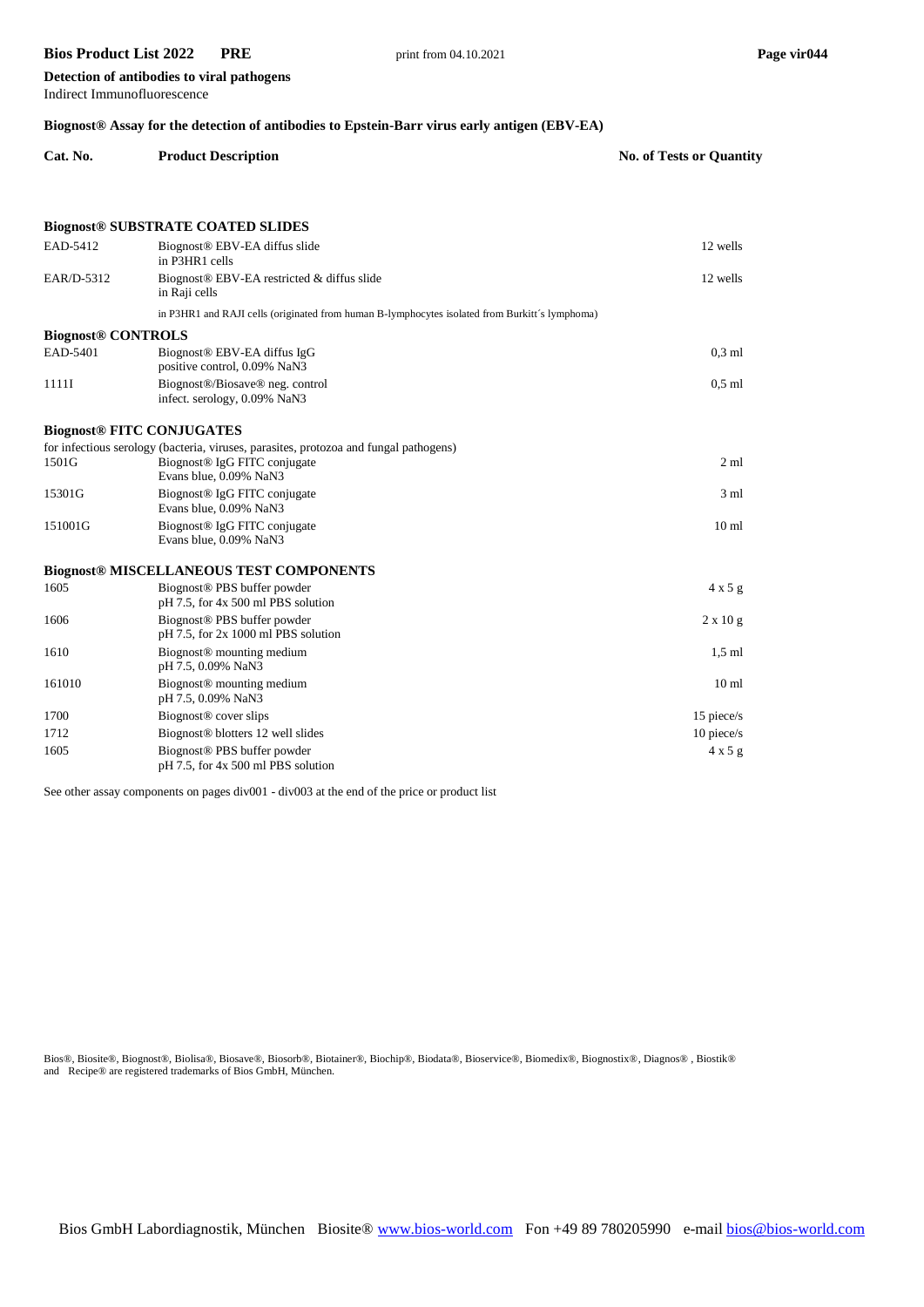Indirect Immunofluorescence

**Detection of antibodies to viral pathogens**

#### **Biognost® Assay for the detection of antibodies to Epstein-Barr virus nuclear antigen (EBNA 1-4)**

| Cat. No.                  | <b>Product Description</b>                                                                    | <b>No. of Tests or Quantity</b> |
|---------------------------|-----------------------------------------------------------------------------------------------|---------------------------------|
| <b>Biognost® TEST KIT</b> |                                                                                               |                                 |
| NA-51120                  | Biognost® EBV-EBNA 1-4 ACIF kit                                                               | $120(10x12)$ tests              |
|                           | <b>Biognost<sup>®</sup> SUBSTRATE COATED SLIDE</b>                                            |                                 |
| NA-5112                   | Biognost <sup>®</sup> EBV-EBNA 1-4 slide<br>in Raji and BJAB cells                            | 12 wells                        |
|                           | in RAJI and BJAB cells (originated from human B-lymphocytes isolated from Burkitt's lymphoma) |                                 |
| <b>Biognost® CONTROLS</b> |                                                                                               |                                 |
| NA-5101                   | Biognost <sup>®</sup> EBNA ab<br>positive control, 0.09% NaN3                                 | $0.3$ ml                        |
| 1111I                     | Biognost®/Biosave® neg. control<br>infect. serology, 0.09% NaN3                               | $0.5$ ml                        |
|                           | <b>Biognost® FITC CONJUGATES</b>                                                              |                                 |
|                           | for the anti complement immunofluorescence assay                                              |                                 |
| 15301C                    | Biognost <sup>®</sup> guinea pig.complement<br>FITC conjugate, E. blue, 0.09% NaN3            | 3 <sub>m1</sub>                 |
|                           | <b>Biognost® MISCELLANEOUS TEST COMPONENTS</b>                                                |                                 |
| 1605                      | Biognost® PBS buffer powder<br>pH 7.5, for 4x 500 ml PBS solution                             | 4x5g                            |
| 1606                      | Biognost® PBS buffer powder<br>$pH$ 7.5, for 2x 1000 ml PBS solution                          | $2 \times 10 g$                 |
| 1610                      | Biognost <sup>®</sup> mounting medium<br>pH 7.5, 0.09% NaN3                                   | $1.5$ ml                        |
| 161010                    | Biognost <sup>®</sup> mounting medium<br>pH 7.5, 0.09% NaN3                                   | 10 <sub>ml</sub>                |
| 1700                      | Biognost <sup>®</sup> cover slips                                                             | 15 piece/s                      |
| 17200                     | Biognost <sup>®</sup> cover slips                                                             | $200$ piece/s                   |
| 1712                      | Biognost <sup>®</sup> blotters 12 well slides                                                 | 10 piece/s                      |

See other assay components on pages div001 - div003 at the end of the price or product list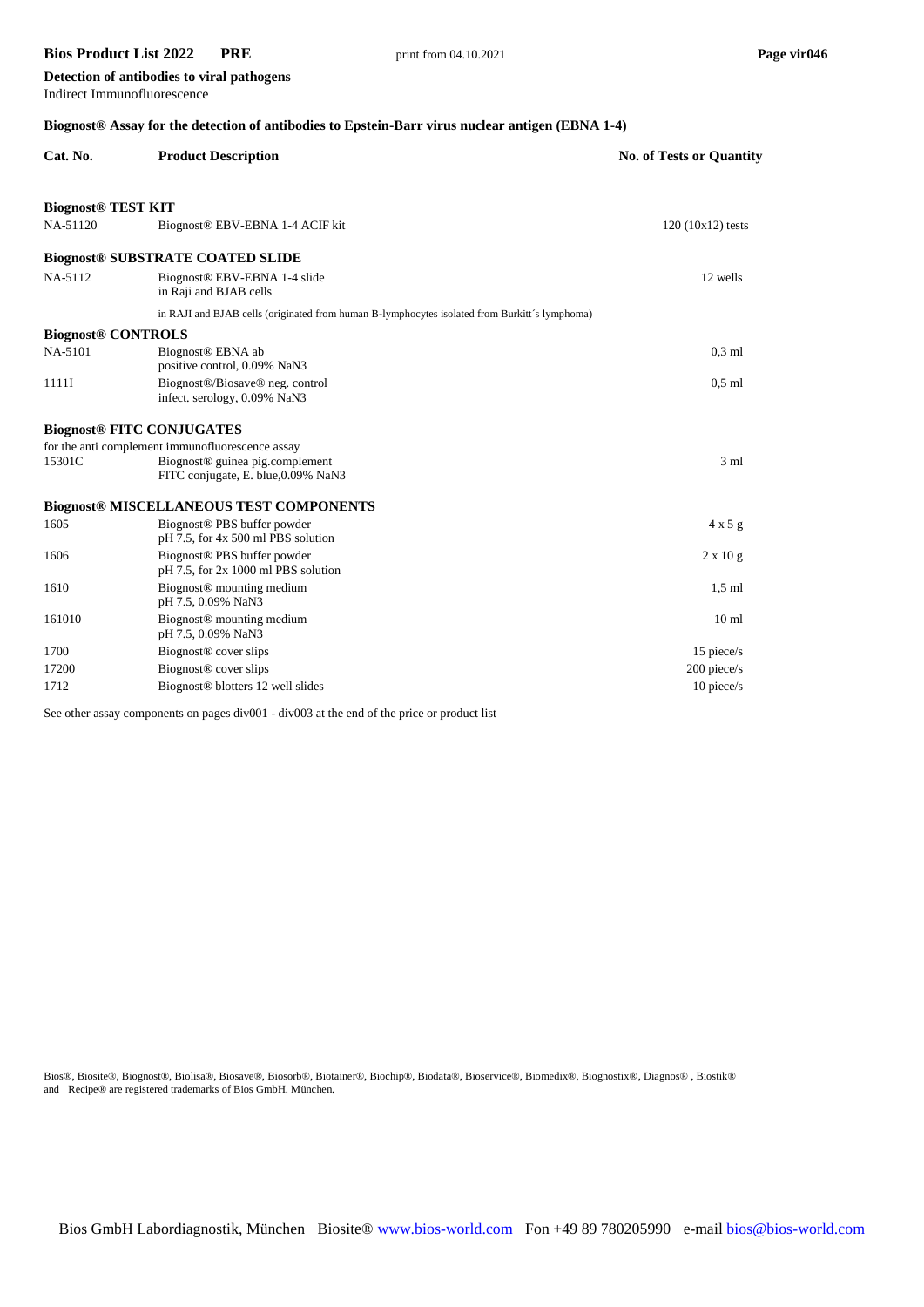**Detection of antibodies to viral pathogens** Latex agglutination

| Cat. No.                 | <b>Product Description</b>                                              | <b>No. of Tests or Quantity</b>                                                                                                         |
|--------------------------|-------------------------------------------------------------------------|-----------------------------------------------------------------------------------------------------------------------------------------|
|                          |                                                                         |                                                                                                                                         |
| <b>Biosave® TEST KIT</b> |                                                                         |                                                                                                                                         |
| 21130507K                | Biosaye® IM ab latex kit<br>heterophil ab with infectious mononucleosis | 50 tests                                                                                                                                |
|                          | sticks, test insert                                                     | each kit contains: 2,1 ml latex reagent, 0,5 ml positive control, 0,5 ml negative control, 1 agglutination plate, 50 plastic applicator |
|                          |                                                                         |                                                                                                                                         |

#### **Biosave® OTHER COMPONENTS**

| 1605 | Biognost <sup>®</sup> PBS buffer powder<br>$pH$ 7.5, for 4x 500 ml PBS solution  | 4x5g            |
|------|----------------------------------------------------------------------------------|-----------------|
| 1606 | Biognost <sup>®</sup> PBS buffer powder<br>$pH$ 7.5, for 2x 1000 ml PBS solution | $2 \times 10 g$ |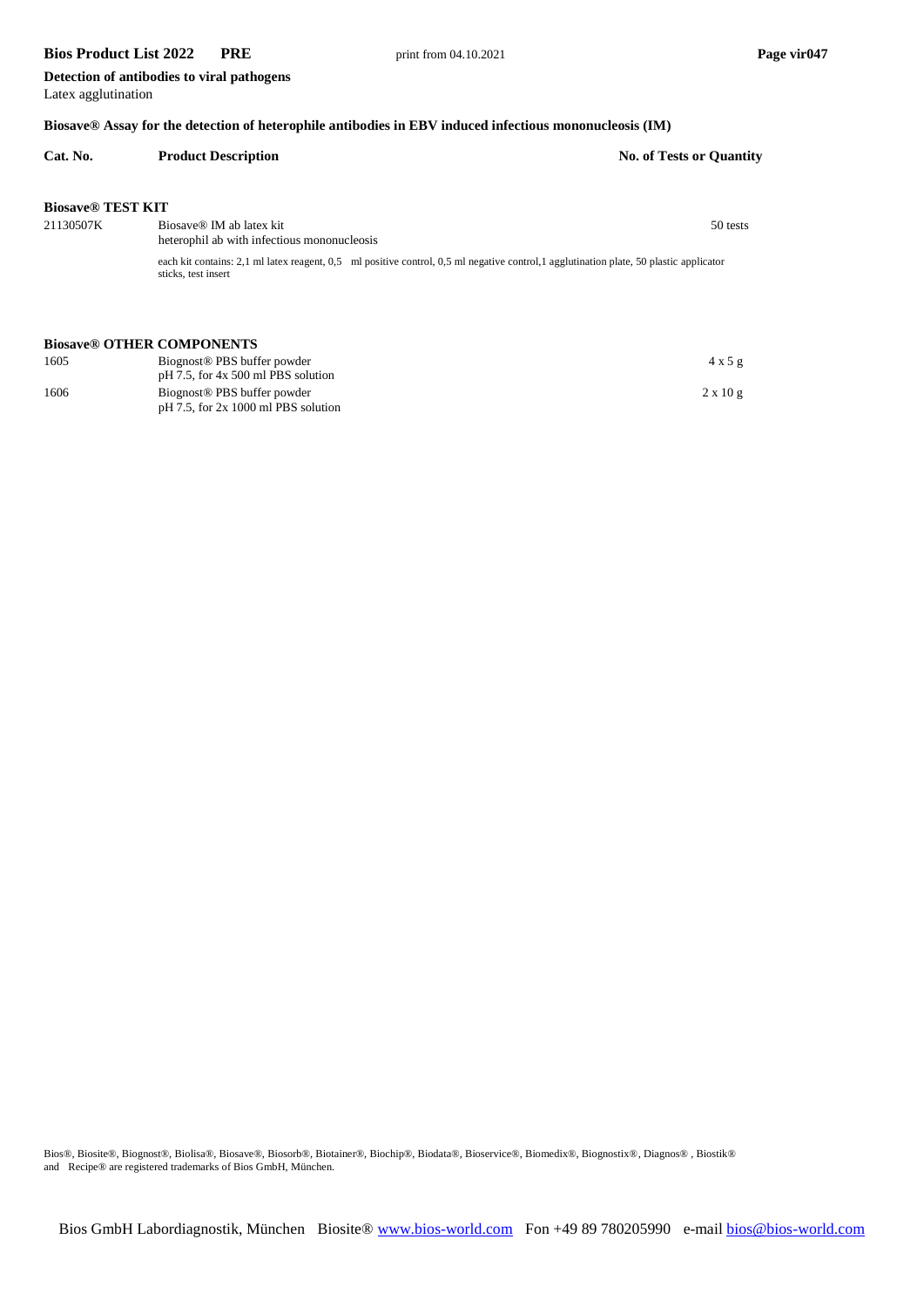| Detection of antibodies to viral pathogens |  |
|--------------------------------------------|--|
| Indirect Immunofluorescence                |  |

| Biognost <sup>®</sup> Assay for the detection of antibodies to Herpes simplex virus 1 and Herpes simplex virus 2 (HSV 1) |  |
|--------------------------------------------------------------------------------------------------------------------------|--|
| and $HSV 2$ )                                                                                                            |  |

| Cat. No.                         | <b>Product Description</b>                                                            | <b>No. of Tests or Quantity</b> |
|----------------------------------|---------------------------------------------------------------------------------------|---------------------------------|
|                                  | <b>Biognost® COMPLETE TEST KITS</b>                                                   |                                 |
| HS1-312M                         | Biognost <sup>®</sup> Herpes simplex virus 1 (HSV 1) IgM kit                          | $120(10x12)$ tests              |
| HS2-412M                         | Biognost <sup>®</sup> Herpes simplex virus 2 (HSV 2) IgM kit                          | $120(10x12)$ tests              |
|                                  | <b>Biognost® SUBSTRATE COATED SLIDES</b>                                              |                                 |
| HS1-3012                         | Biognost <sup>®</sup> Herpes simplex virus 1 (HSV 1) slide                            | 12 wells                        |
| HS2-4012                         | Biognost <sup>®</sup> Herpes simplex virus 2 (HSV 2) slide<br>in HFS cells            | 12 wells                        |
| <b>Biognost® CONTROLS</b>        |                                                                                       |                                 |
| HS-3002                          | Biognost <sup>®</sup> HSV 1+2 IgM                                                     | $0,2$ ml                        |
|                                  | positive control, 0.09% NaN3                                                          |                                 |
| 1111I                            | Biognost®/Biosave® neg. control<br>infect. serology, 0.09% NaN3                       | $0,5$ ml                        |
| <b>Biognost® FITC CONJUGATES</b> |                                                                                       |                                 |
|                                  | for infectious serology (bacteria, viruses, parasites, protozoa and fungal pathogens) |                                 |
| 1501G                            | Biognost <sup>®</sup> IgG FITC conjugate<br>Evans blue, 0.09% NaN3                    | $2 \text{ ml}$                  |
| 15301G                           | Biognost <sup>®</sup> IgG FITC conjugate<br>Evans blue, 0.09% NaN3                    | 3 <sub>ml</sub>                 |
| 151001G                          | Biognost <sup>®</sup> IgG FITC conjugate<br>Evans blue, 0.09% NaN3                    | 10 <sub>ml</sub>                |
| 1501M                            | Biognost <sup>®</sup> IgM FITC conjugate<br>Evans blue, 0.09% NaN3                    | 2 <sub>ml</sub>                 |
| 15301M                           | Biognost <sup>®</sup> IgM FITC conjugate<br>Evans blue, 0.09% NaN3                    | $3 \text{ ml}$                  |
| 151001M                          | Biognost <sup>®</sup> IgM FITC conjugate<br>Evans blue, 0.09% NaN3                    | 10 <sub>ml</sub>                |
|                                  | <b>Biognost® MISCELLANEOUS TEST COMPONENTS</b>                                        |                                 |
| 90-1048                          | Biosorb <sup>®</sup> IgM/IgA isolation<br>48 isolations, 0.09% NaN3                   | $2 \text{ ml}$                  |
| 90-1120                          | Biosorb <sup>®</sup> IgM/IgA isolation<br>120 isolations, 0.09% NaN3                  | $5 \text{ ml}$                  |
| 1605                             | Biognost <sup>®</sup> PBS buffer powder<br>pH 7.5, for 4x 500 ml PBS solution         | $4 \times 5$ g                  |
| 1606                             | Biognost <sup>®</sup> PBS buffer powder<br>$pH$ 7.5, for 2x 1000 ml PBS solution      | $2 \times 10$ g                 |
| 1610                             | Biognost <sup>®</sup> mounting medium<br>pH 7.5, 0.09% NaN3                           | $1,5$ ml                        |
| 1700                             | Biognost <sup>®</sup> cover slips                                                     | 15 piece/s                      |
| 1712                             | Biognost <sup>®</sup> blotters 12 well slides                                         | 10 piece/s                      |

See other assay components on pages div001 - div003 at the end of the price or product list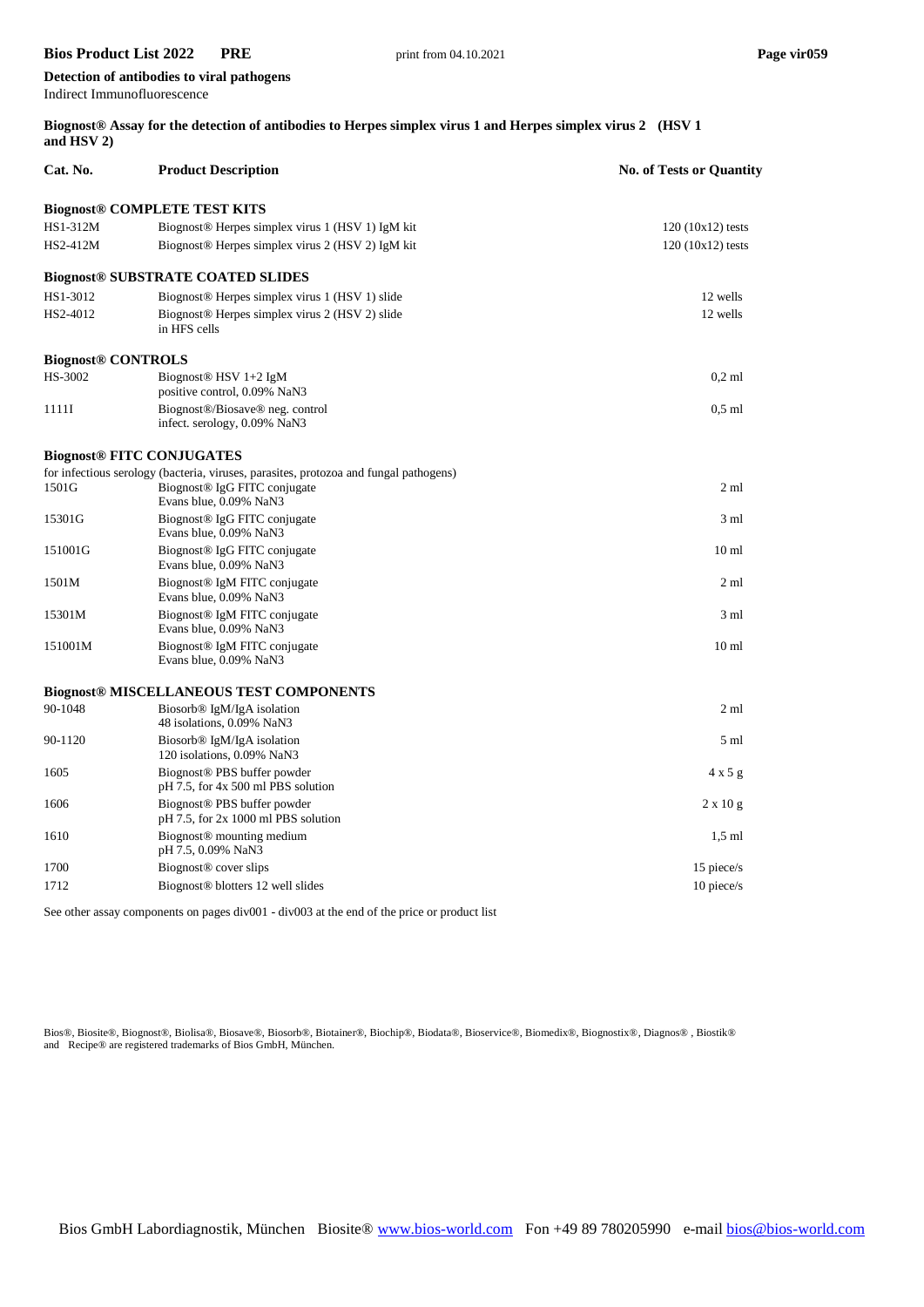Indirect Immunofluorescence

**Detection of antibodies to viral pathogens**

#### **Biognost® Assay for the detection of antibodies to Human herpes virus 6 (HHV 6)**

| Cat. No.                              | <b>Product Description</b>                                                                                                                                  | <b>No. of Tests or Quantity</b> |
|---------------------------------------|-------------------------------------------------------------------------------------------------------------------------------------------------------------|---------------------------------|
| <b>Biognost<sup>®</sup></b> TEST KITS |                                                                                                                                                             |                                 |
| HHV6-43060                            | Biognost <sup>®</sup> HHV 6 IgG Kit<br>Human herpes virus 6                                                                                                 | $60(10x6)$ tests                |
| HHV6-43120                            | Biognost <sup>®</sup> HHV 6 IgG Kit<br>Human herpes virus 6                                                                                                 | $120(10x12)$ tests              |
|                                       | <b>Biognost® SUBSTRATE COATED SLIDES</b>                                                                                                                    |                                 |
| HHV6-4306                             | Biognost <sup>®</sup> HHV 6 slide<br>Human herpes virus 6                                                                                                   | 6 wells                         |
| HHV6-4312                             | Biognost <sup>®</sup> HHV 6 slide<br>Human herpes virus 6                                                                                                   | 12 wells                        |
|                                       | in CBM cells from mononuclear cells (umbilical blood)                                                                                                       |                                 |
| <b>Biognost® CONTROLS</b>             |                                                                                                                                                             |                                 |
| HHV6-4301                             | Biognost <sup>®</sup> HHV 6 IgG<br>positive control, 0.09% NaN3                                                                                             | $0.3$ ml                        |
| HHV6-4302                             | Biognost <sup>®</sup> HHV 6 IgM <sup>*</sup><br>positive control, 0.09% NaN3                                                                                | $0.2$ ml                        |
| 1111I                                 | Biognost <sup>®</sup> /Biosave <sup>®</sup> neg. control<br>infect. serology, 0.09% NaN3                                                                    | $0.5$ ml                        |
|                                       | <b>Biognost® FITC CONJUGATES</b>                                                                                                                            |                                 |
| 1501G                                 | for infectious serology (bacteria, viruses, parasites, protozoa and fungal pathogens)<br>Biognost <sup>®</sup> IgG FITC conjugate<br>Evans blue, 0.09% NaN3 | $2 \text{ ml}$                  |
| 15301G                                | Biognost <sup>®</sup> IgG FITC conjugate<br>Evans blue, 0.09% NaN3                                                                                          | 3 <sub>ml</sub>                 |
| 151001G                               | Biognost <sup>®</sup> IgG FITC conjugate<br>Evans blue, 0.09% NaN3                                                                                          | 10 <sub>ml</sub>                |
| 1501M                                 | Biognost <sup>®</sup> IgM FITC conjugate<br>Evans blue, 0.09% NaN3                                                                                          | $2 \text{ ml}$                  |
| 15301M                                | Biognost <sup>®</sup> IgM FITC conjugate<br>Evans blue, 0.09% NaN3                                                                                          | 3 <sub>ml</sub>                 |
|                                       | <b>Biognost® MISCELLANEOUS TEST COMPONENTS</b>                                                                                                              |                                 |
| 90-1048                               | Biosorb <sup>®</sup> IgM/IgA isolation<br>48 isolations, 0.09% NaN3                                                                                         | 2 <sub>m1</sub>                 |
| 1605                                  | Biognost <sup>®</sup> PBS buffer powder<br>pH 7.5, for 4x 500 ml PBS solution                                                                               | 4 x 5 g                         |
| 1606                                  | Biognost <sup>®</sup> PBS buffer powder<br>$pH$ 7.5, for 2x 1000 ml PBS solution                                                                            | $2 \times 10 g$                 |
| 1610                                  | Biognost <sup>®</sup> mounting medium<br>pH 7.5, 0.09% NaN3                                                                                                 | $1.5$ ml                        |
| 1700                                  | Biognost <sup>®</sup> cover slips                                                                                                                           | 15 piece/s                      |
| 1706                                  | Biognost <sup>®</sup> blotters 6 well slides                                                                                                                | 10 piece/s                      |
| 1712                                  | Biognost <sup>®</sup> blotters 12 well slides                                                                                                               | 10 piece/s                      |

\*available at limited supplies only

See other assay components on pages div001 - div003 at the end of the price or product list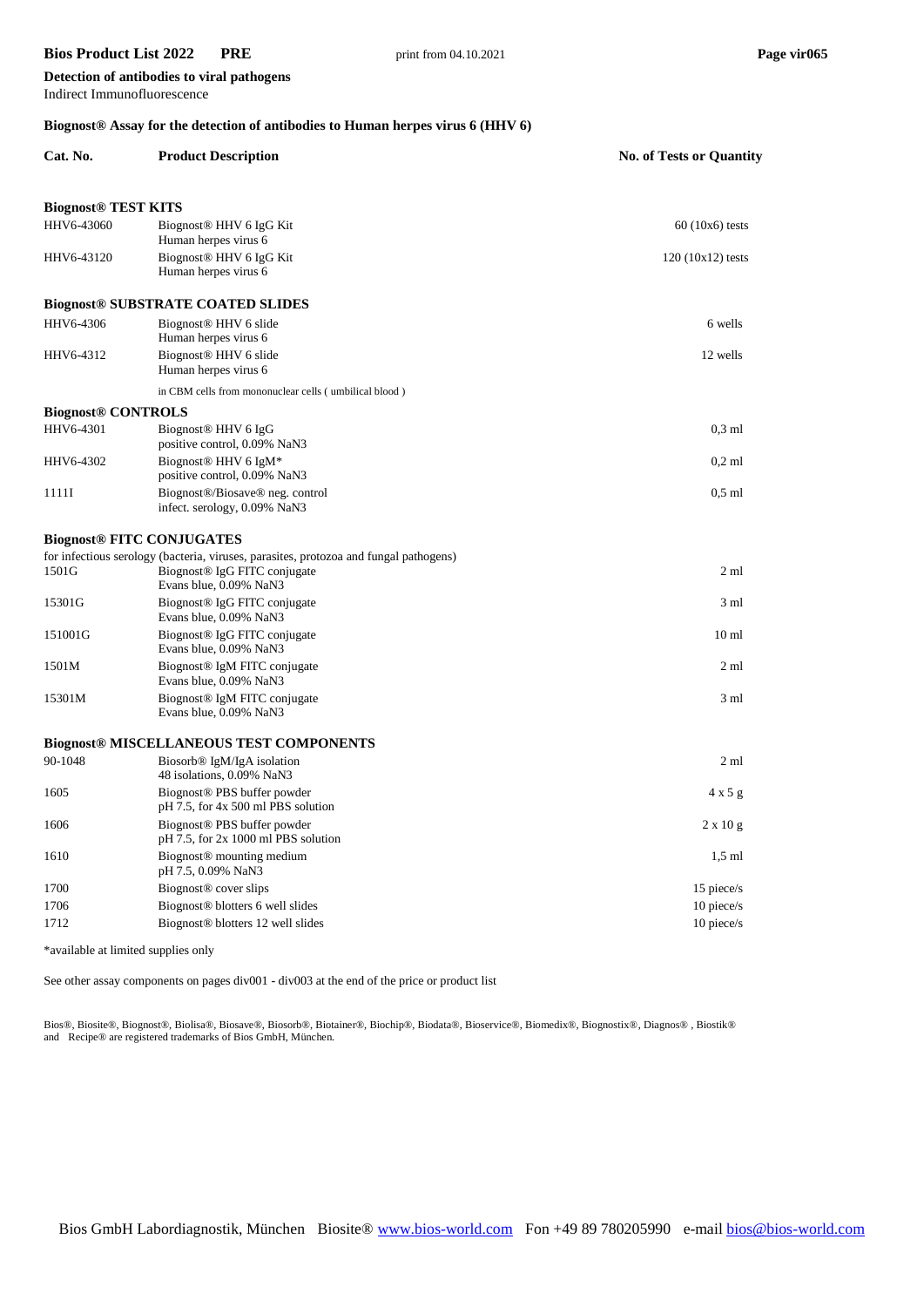Indirect Immunofluorescence

**Detection of antibodies to viral pathogens**

#### **Biognost® Assay for the detection of antibodies to Influenza A and Infuenza B Virus**

| Cat. No.                         | <b>Product Description</b>                                                               | <b>No. of Tests or Quantity</b> |
|----------------------------------|------------------------------------------------------------------------------------------|---------------------------------|
|                                  |                                                                                          |                                 |
|                                  | <b>Biognost® SUBSTRATE COATED SLIDES</b>                                                 |                                 |
| IA-1112                          | Biognost <sup>®</sup> Influenza virus A slide                                            | 12 wells                        |
| $IB-2112$                        | Biognost <sup>®</sup> Influenza virus B slide                                            | 12 wells                        |
|                                  | in Vero cells derived from kidney cells of African green monkeys                         |                                 |
| <b>Biognost® CONTROLS</b>        |                                                                                          |                                 |
| IA-1101                          | Biognost <sup>®</sup> Influenza virus A IgG<br>positive control, 0.09% NaN3              | $0.3$ ml                        |
| $IB-2101$                        | Biognost <sup>®</sup> Influenza virus B IgG<br>positive control, 0.09% NaN3              | $0.3$ ml                        |
| 1111I                            | Biognost <sup>®</sup> /Biosave <sup>®</sup> neg. control<br>infect. serology, 0.09% NaN3 | $0.5$ ml                        |
| <b>Biognost® FITC CONJUGATES</b> |                                                                                          |                                 |

| 1501G   | for infectious serology (bacteria, viruses, parasites, protozoa and fungal pathogens)<br>Biognost <sup>®</sup> IgG FITC conjugate<br>Evans blue, 0.09% NaN3 | $2 \text{ ml}$   |
|---------|-------------------------------------------------------------------------------------------------------------------------------------------------------------|------------------|
| 15301G  | Biognost <sup>®</sup> IgG FITC conjugate<br>Evans blue, 0.09% NaN3                                                                                          | $3 \text{ ml}$   |
| 151001G | Biognost <sup>®</sup> IgG FITC conjugate<br>Evans blue, 0.09% NaN3                                                                                          | 10 <sub>ml</sub> |
|         | <b>Biognost® MISCELLANEOUS TEST COMPONENTS</b>                                                                                                              |                  |
| 1605    | Biognost <sup>®</sup> PBS buffer powder<br>pH 7.5, for 4x 500 ml PBS solution                                                                               | $4 \times 5$ g   |
| 1606    | Biognost <sup>®</sup> PBS buffer powder<br>$pH$ 7.5, for 2x 1000 ml PBS solution                                                                            | $2 \times 10 g$  |
| 1610    | Biognost <sup>®</sup> mounting medium<br>pH 7.5, 0.09% NaN3                                                                                                 | $1.5$ ml         |
| 1700    | Biognost <sup>®</sup> cover slips                                                                                                                           | 15 piece/s       |
| 1712    | Biognost <sup>®</sup> blotters 12 well slides                                                                                                               | 10 piece/s       |

\* Available at limited supplies only; please inquire

See other assay components on pages div001 - div003 at the end of the price or product list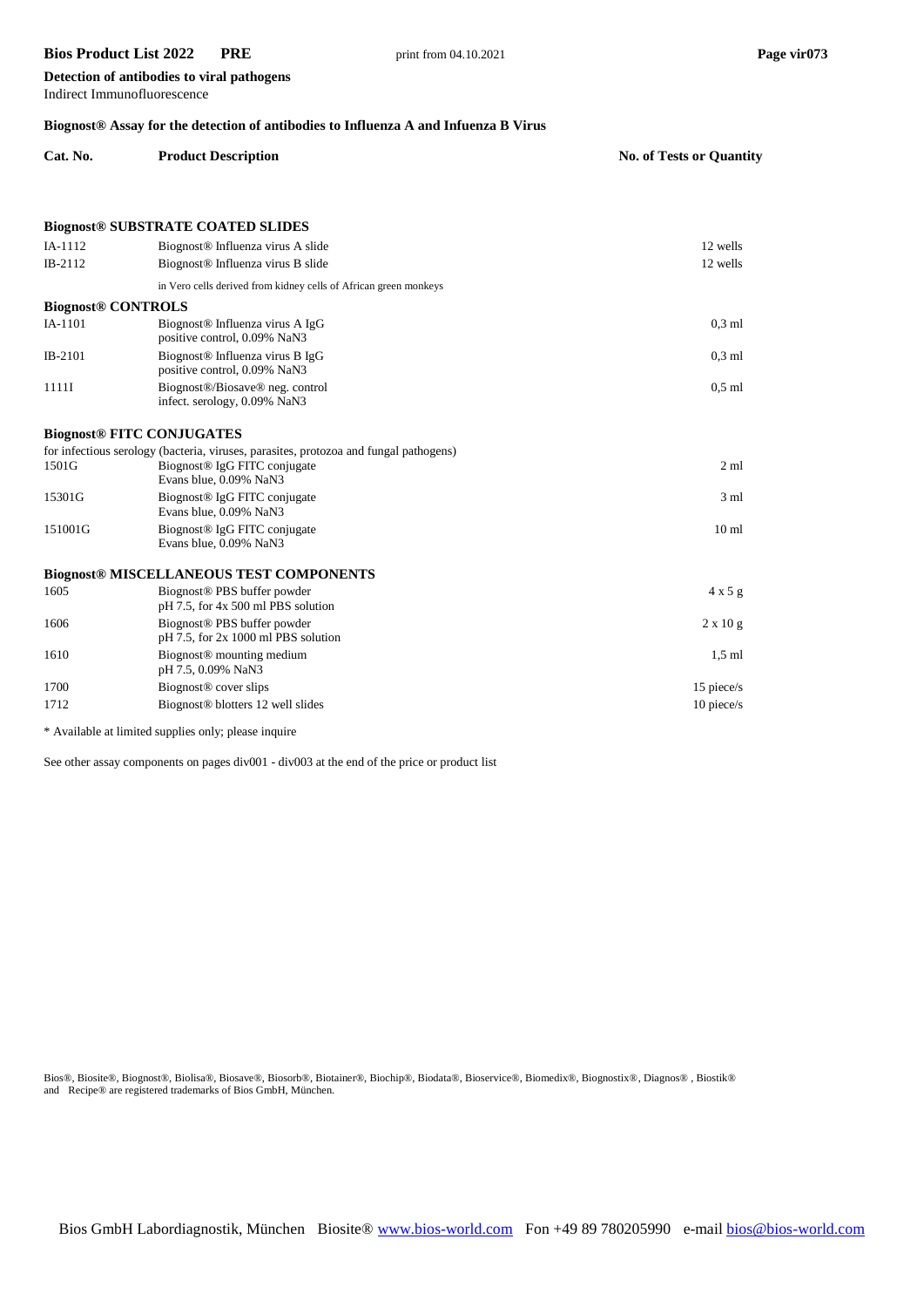Indirect Immunofluorescence

**Detection of antibodies to viral pathogens**

#### **Biognost® Assay for the detection of antibodies to Measles (Rubeola) virus**

| Cat. No. | <b>Product Description</b> | <b>No. of Tests or Quantity</b> |
|----------|----------------------------|---------------------------------|
|          |                            |                                 |

#### **Biognost® SUBSTRATE COATED SLIDES**

| ME-6006                   | Biognost <sup>®</sup> Measles virus slide<br>in HEp-2 cells                                                                                                 | 6 wells          |
|---------------------------|-------------------------------------------------------------------------------------------------------------------------------------------------------------|------------------|
| ME-6012                   | Biognost® Measles virus slide<br>in HEp-2 cells                                                                                                             | 12 wells         |
|                           | in HEp-2 cells (originated from human epithelial laringocarcinoma cells)                                                                                    |                  |
| <b>Biognost® CONTROLS</b> |                                                                                                                                                             |                  |
| ME-6001                   | Biognost <sup>®</sup> Measles virus IgG<br>positive control, 0.09% NaN3                                                                                     | $0,3$ ml         |
| ME-6002                   | Biognost <sup>®</sup> Measles virus IgM<br>positive control, 0.09% NaN3                                                                                     | $0,2$ ml         |
| 1111I                     | Biognost <sup>®</sup> /Biosave <sup>®</sup> neg. control<br>infect. serology, 0.09% NaN3                                                                    | $0.5$ ml         |
|                           | <b>Biognost® FITC CONJUGATES</b>                                                                                                                            |                  |
| 1501G                     | for infectious serology (bacteria, viruses, parasites, protozoa and fungal pathogens)<br>Biognost <sup>®</sup> IgG FITC conjugate<br>Evans blue, 0.09% NaN3 | $2 \text{ ml}$   |
| 15301G                    | Biognost <sup>®</sup> IgG FITC conjugate<br>Evans blue, 0.09% NaN3                                                                                          | $3 \text{ ml}$   |
| 151001G                   | Biognost <sup>®</sup> IgG FITC conjugate<br>Evans blue, 0.09% NaN3                                                                                          | 10 <sub>ml</sub> |
| 1501M                     | Biognost <sup>®</sup> IgM FITC conjugate<br>Evans blue, 0.09% NaN3                                                                                          | $2 \text{ ml}$   |
| 15301M                    | Biognost <sup>®</sup> IgM FITC conjugate<br>Evans blue, 0.09% NaN3                                                                                          | 3 <sub>ml</sub>  |
| 151001M                   | Biognost <sup>®</sup> IgM FITC conjugate<br>Evans blue, 0.09% NaN3                                                                                          | 10 <sub>ml</sub> |
|                           | <b>Biognost® MISCELLANEOUS TEST COMPONENTS</b>                                                                                                              |                  |
| 90-1048                   | Biosorb <sup>®</sup> IgM/IgA isolation<br>48 isolations, 0.09% NaN3                                                                                         | 2 <sub>m1</sub>  |
| 1605                      | Biognost® PBS buffer powder<br>pH 7.5, for 4x 500 ml PBS solution                                                                                           | 4x5g             |
| 1610                      | Biognost <sup>®</sup> mounting medium<br>pH 7.5, 0.09% NaN3                                                                                                 | $1,5$ ml         |
| 1700                      | Biognost <sup>®</sup> cover slips                                                                                                                           | 15 piece/s       |

\* Available in limited supplies only; please inquire.

See other assay components on pages div001 - div003 at the end of the price or product list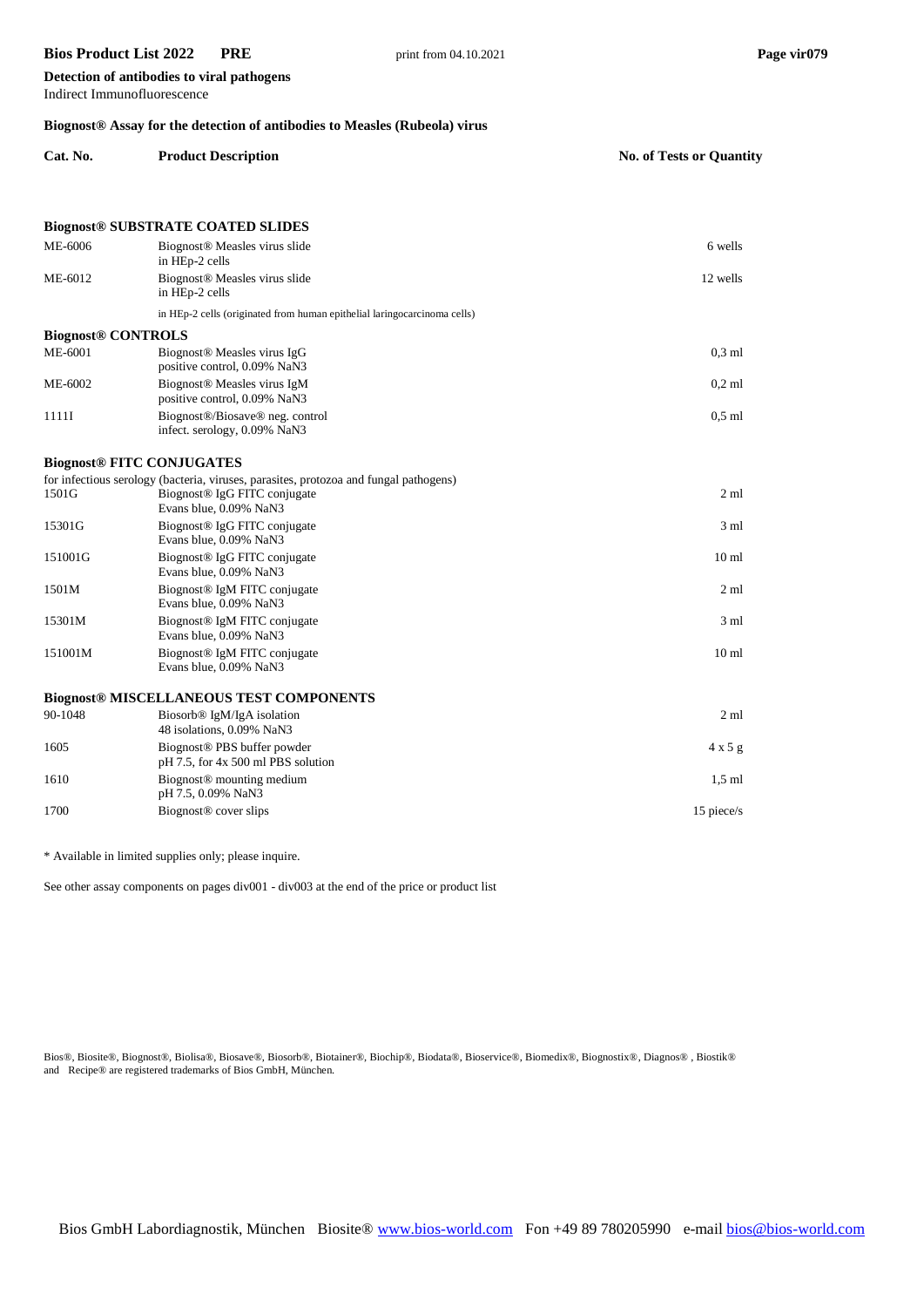Indirect Immunofluorescence

**Detection of antibodies to viral pathogens**

| Biognost <sup>®</sup> Assay for the detection of antibodies to Mumps virus |                                                                                                                                                             |                          |  |
|----------------------------------------------------------------------------|-------------------------------------------------------------------------------------------------------------------------------------------------------------|--------------------------|--|
| Cat. No.                                                                   | <b>Product Description</b>                                                                                                                                  | No. of Tests or Quantity |  |
|                                                                            |                                                                                                                                                             |                          |  |
|                                                                            | <b>Biognost® SUBSTRATE COATED SLIDES</b>                                                                                                                    |                          |  |
| MU-8006                                                                    | Biognost <sup>®</sup> Mumps virus slide<br>in HEp-2 cells                                                                                                   | 6 wells                  |  |
| MU-8012                                                                    | Biognost <sup>®</sup> Mumps virus slide<br>in HEp-2 cells                                                                                                   | 12 wells                 |  |
|                                                                            | in HEp-2 cells (originated from human epithelial laringocarcinoma cells)                                                                                    |                          |  |
| <b>Biognost® CONTROLS</b>                                                  |                                                                                                                                                             |                          |  |
| <b>MU-8001</b>                                                             | Biognost <sup>®</sup> Mumps virus IgG<br>positive control, 0.09% NaN3                                                                                       | $0.3$ ml                 |  |
| 1111I                                                                      | Biognost®/Biosave® neg. control<br>infect. serology, 0.09% NaN3                                                                                             | $0.5$ ml                 |  |
| <b>Biognost® FITC CONJUGATES</b>                                           |                                                                                                                                                             |                          |  |
| 1501G                                                                      | for infectious serology (bacteria, viruses, parasites, protozoa and fungal pathogens)<br>Biognost <sup>®</sup> IgG FITC conjugate<br>Evans blue, 0.09% NaN3 | $2 \text{ ml}$           |  |
| 15301G                                                                     | Biognost <sup>®</sup> IgG FITC conjugate<br>Evans blue, 0.09% NaN3                                                                                          | $3 \text{ ml}$           |  |
| 151001G                                                                    | Biognost <sup>®</sup> IgG FITC conjugate<br>Evans blue, 0.09% NaN3                                                                                          | 10 <sub>m1</sub>         |  |
|                                                                            | <b>Biognost® MISCELLANEOUS TEST COMPONENTS</b>                                                                                                              |                          |  |
| 90-1048                                                                    | Biosorb <sup>®</sup> IgM/IgA isolation<br>48 isolations, 0.09% NaN3                                                                                         | $2 \text{ ml}$           |  |
| 90-1120                                                                    | Biosorb <sup>®</sup> IgM/IgA isolation<br>120 isolations, 0.09% NaN3                                                                                        | $5 \text{ ml}$           |  |
| 1605                                                                       | Biognost <sup>®</sup> PBS buffer powder<br>pH 7.5, for 4x 500 ml PBS solution                                                                               | $4 \times 5$ g           |  |
| 1610                                                                       | Biognost <sup>®</sup> mounting medium<br>pH 7.5, 0.09% NaN3                                                                                                 | $1.5$ ml                 |  |
| 1700                                                                       | Biognost <sup>®</sup> cover slips                                                                                                                           | 15 piece/s               |  |

\*Available in limited supplies only; please inquire

See other assay components on pages div001 - div003 at the end of the price or product list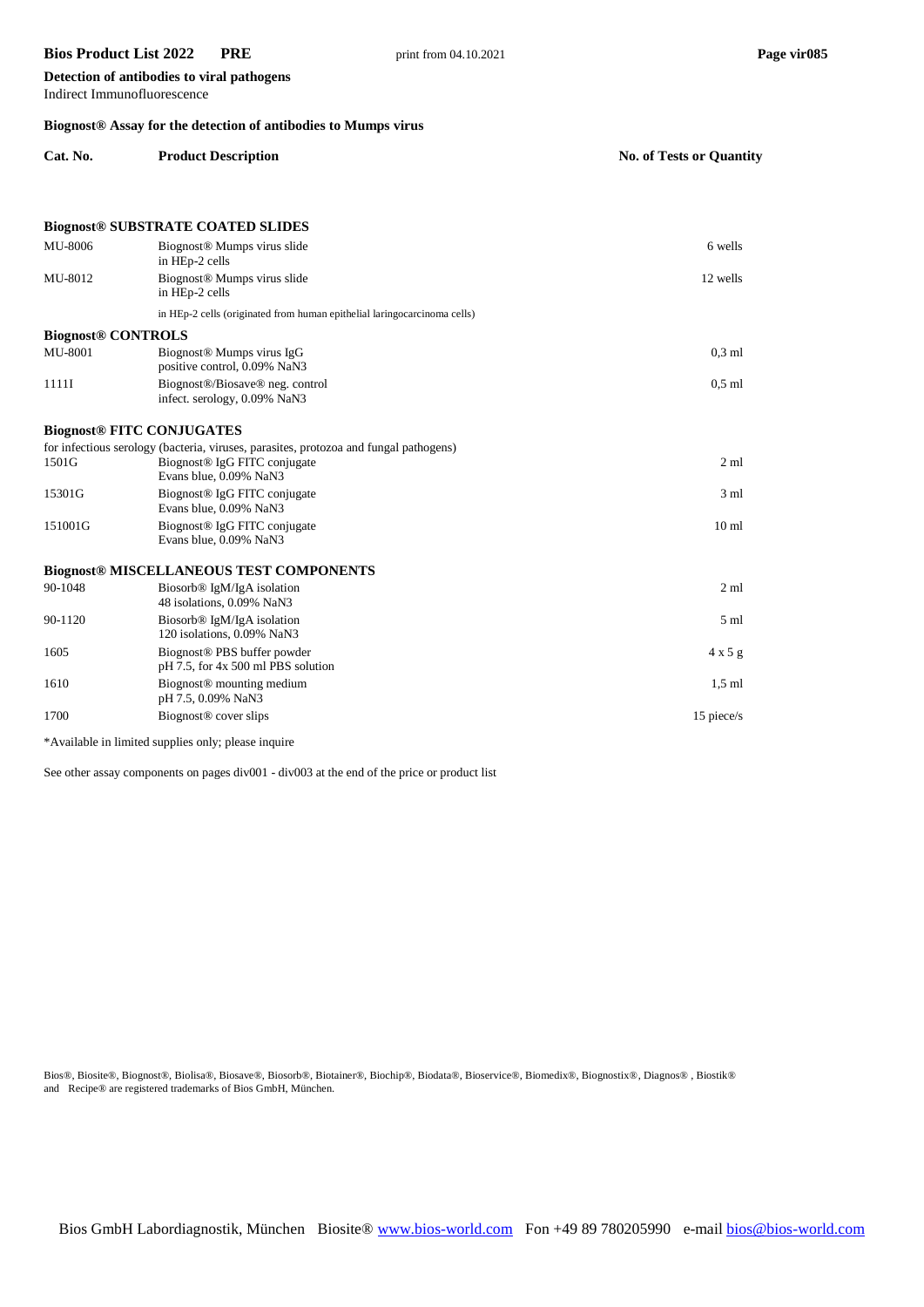Indirect Immunofluorescence

**Detection of antibodies to viral pathogens**

#### **Biognost® Assay for the detection of antibodies to Parainfluenza 1 - 3 virus**

| Cat. No.                         | <b>Product Description</b>                                                                                                                                  | No. of Tests or Quantity |
|----------------------------------|-------------------------------------------------------------------------------------------------------------------------------------------------------------|--------------------------|
|                                  | Biognost Parainfluenza 1, 2 and 3 kits are available on special production. Price must be asked for individually.                                           |                          |
|                                  | <b>Biognost® SUBSTRATE COATED SLIDES</b>                                                                                                                    |                          |
| P1-7112                          | Biognost <sup>®</sup> Parainfluenza virus 1slide                                                                                                            | 12 wells                 |
| P <sub>2</sub> -8112             | Biognost® Parainfluenza virus 2 slide                                                                                                                       | 12 wells                 |
| P3-9112                          | Biognost <sup>®</sup> Parainfluenza virus 3 slide                                                                                                           | 12 wells                 |
|                                  | in Vero cells (originated from kidney cells of African green monkeys)                                                                                       |                          |
| <b>Biognost® CONTROLS</b>        |                                                                                                                                                             |                          |
| PI-3101                          | Biognost <sup>®</sup> Parainfluenza virus 1-3 IgG<br>positive control, 0.09% NaN3                                                                           | $0.3$ ml                 |
| 1111I                            | Biognost®/Biosave® neg. control<br>infect. serology, 0.09% NaN3                                                                                             | $0.5$ ml                 |
| <b>Biognost® FITC CONJUGATES</b> |                                                                                                                                                             |                          |
| 1501G                            | for infectious serology (bacteria, viruses, parasites, protozoa and fungal pathogens)<br>Biognost <sup>®</sup> IgG FITC conjugate<br>Evans blue, 0.09% NaN3 | $2 \text{ ml}$           |
| 15301G                           | Biognost <sup>®</sup> IgG FITC conjugate<br>Evans blue, 0.09% NaN3                                                                                          | 3 <sub>ml</sub>          |
| 151001G                          | Biognost <sup>®</sup> IgG FITC conjugate<br>Evans blue, 0.09% NaN3                                                                                          | 10 <sub>ml</sub>         |
|                                  | <b>Biognost® MISCELLANEOUS TEST COMPONENTS</b>                                                                                                              |                          |
| 1605                             | Biognost® PBS buffer powder<br>pH 7.5, for 4x 500 ml PBS solution                                                                                           | $4 \times 5$ g           |
| 1606                             | Biognost <sup>®</sup> PBS buffer powder<br>$pH$ 7.5, for 2x 1000 ml PBS solution                                                                            | $2 \times 10 g$          |
| 1610                             | Biognost <sup>®</sup> mounting medium<br>pH 7.5, 0.09% NaN3                                                                                                 | $1.5$ ml                 |
| 161010                           | Biognost <sup>®</sup> mounting medium<br>pH 7.5, 0.09% NaN3                                                                                                 | 10 <sub>ml</sub>         |
| 1700                             | Biognost <sup>®</sup> cover slips                                                                                                                           | 15 piece/s               |
| 1712                             | Biognost <sup>®</sup> blotters 12 well slides                                                                                                               | $10$ piece/s             |

\* Available in limited supplies only; please inquire

See other assay components on pages div001 - div003 at the end of the price or product list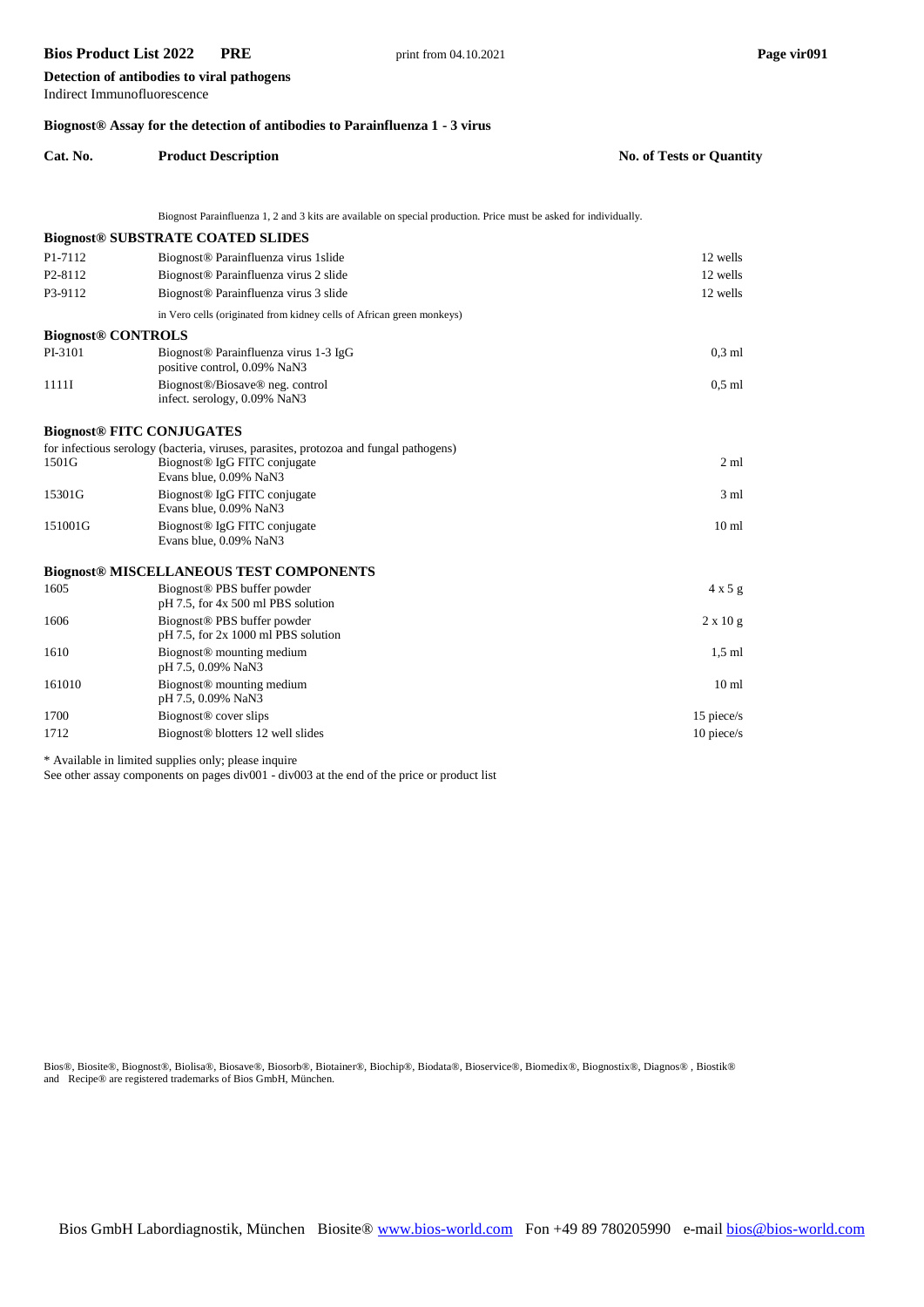Indirect Immunofluorescence

**Detection of antibodies to viral pathogens**

#### **Biognost® Assay for the detection of antibodies to Respiratory syncytial virus ( RSV )**

| Cat. No. | <b>Product Description</b> | <b>No. of Tests or Quantity</b> |
|----------|----------------------------|---------------------------------|
|          |                            |                                 |

#### **Biognost® SUBSTRATE COATED SLIDES**

| RS-9006                          | Biognost <sup>®</sup> Respiratory syncytial virus (RSV) slide                         | 6 wells         |
|----------------------------------|---------------------------------------------------------------------------------------|-----------------|
| RS-9012                          | Biognost <sup>®</sup> Respiratory syncytial virus (RSV) slide                         | 12 wells        |
|                                  | in HEp-2 cells (originated from human epithelial laringocarcinoma cells)              |                 |
| <b>Biognost® CONTROLS</b>        |                                                                                       |                 |
| RS-9001                          | Biognost <sup>®</sup> RSV IgG<br>positive control, 0.09% NaN3                         | $0,3$ ml        |
| RS-9002                          | Biognost <sup>®</sup> RSV IgM*<br>positive control, 0.09% NaN3                        | $0.2$ ml        |
| RS-9004                          | Biognost <sup>®</sup> RSV IgA*<br>positive control, 0.09% NaN3                        | $0,2$ ml        |
| 1111I                            | Biognost®/Biosave® neg. control<br>infect. serology, 0.09% NaN3                       | $0,5$ ml        |
| <b>Biognost® FITC CONJUGATES</b> |                                                                                       |                 |
|                                  | for infectious serology (bacteria, viruses, parasites, protozoa and fungal pathogens) |                 |
| 1501G                            | Biognost <sup>®</sup> IgG FITC conjugate<br>Evans blue, 0.09% NaN3                    | $2 \text{ ml}$  |
| 15301G                           | Biognost® IgG FITC conjugate<br>Evans blue, 0.09% NaN3                                | $3 \text{ ml}$  |
| 1501M                            | Biognost <sup>®</sup> IgM FITC conjugate<br>Evans blue, 0.09% NaN3                    | 2 ml            |
| 15301M                           | Biognost® IgM FITC conjugate<br>Evans blue, 0.09% NaN3                                | 3 ml            |
| 1501A                            | Biognost <sup>®</sup> IgA FITC conjugate<br>Evans blue, 0.09% NaN3                    | 2 <sub>m1</sub> |
| 15301A                           | Biognost <sup>®</sup> IgA FITC conjugate<br>Evans blue, 0.09% NaN3                    | 3 <sub>ml</sub> |
|                                  | <b>Biognost® MISCELLANEOUS TEST COMPONENTS</b>                                        |                 |
| 1605                             | Biognost <sup>®</sup> PBS buffer powder<br>pH 7.5, for 4x 500 ml PBS solution         | $4 \times 5$ g  |
| 1610                             | Biognost <sup>®</sup> mounting medium<br>pH 7.5, 0.09% NaN3                           | $1,5$ ml        |
| 1700                             | Biognost <sup>®</sup> cover slips                                                     | 15 piece/s      |
| 1706                             | Biognost <sup>®</sup> blotters 6 well slides                                          | 10 piece/s      |
| 1712                             | Biognost <sup>®</sup> blotters 12 well slides                                         | 10 piece/s      |
| 90-1048                          | Biosorb <sup>®</sup> IgM/IgA isolation<br>48 isolations, 0.09% NaN3                   | 2 <sub>m1</sub> |

\* Available in limited supplies only; please inquire.

See other assay components on pages div001 - div004 at the end of the price or product list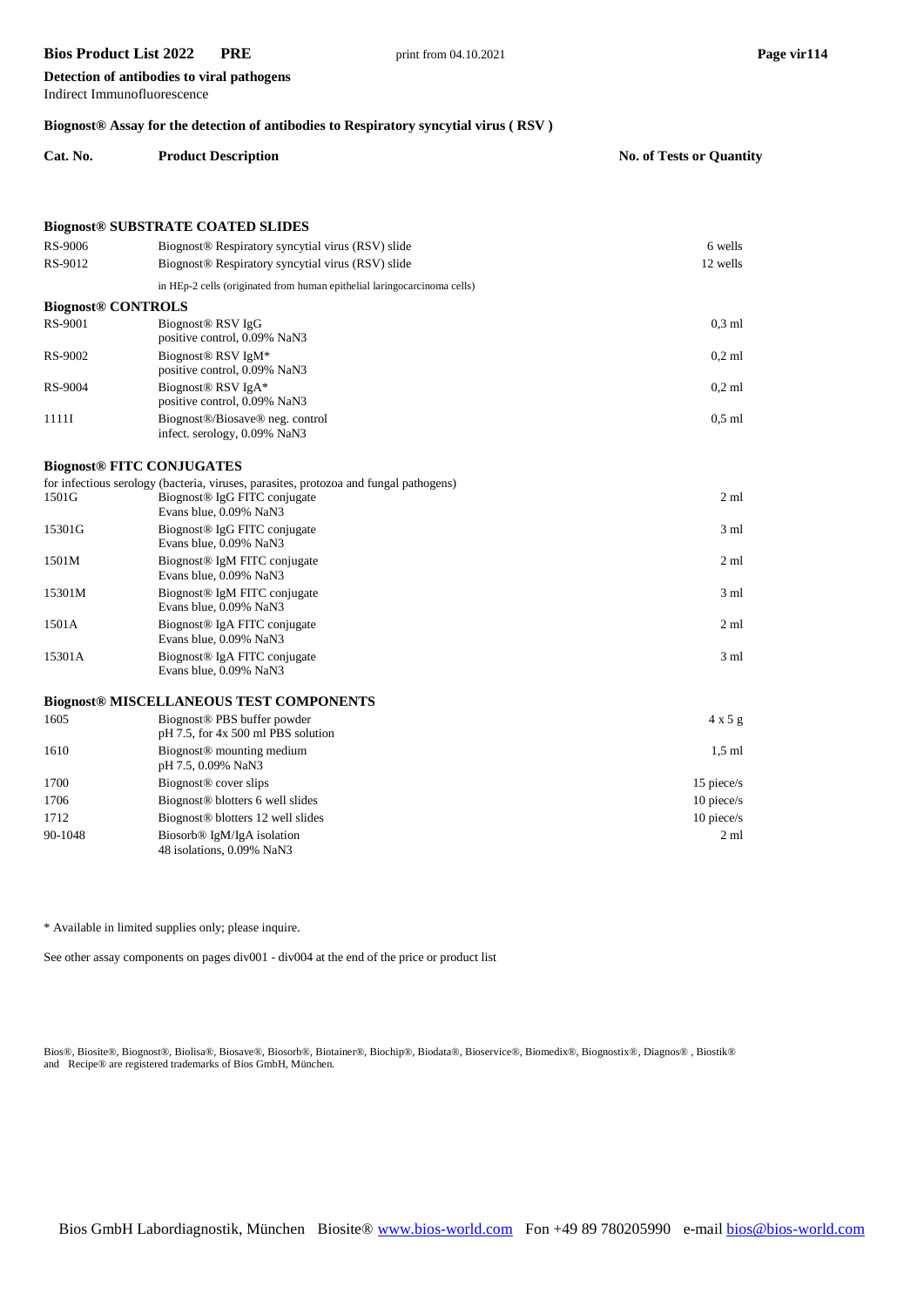Indirect Immunofluorescence

**Detection of antibodies to viral pathogens**

#### **Biognost® Assay for the detection of antibodies to Varizella zoster virus ( VZV )**

## **Cat. No. Product Description No. of Tests or Quantity**

| <b>Biognost® TEST KITS</b> |                                                                                          |                    |
|----------------------------|------------------------------------------------------------------------------------------|--------------------|
| VZ-7060                    | Biognost <sup>®</sup> Varicella zoster virus (VZV) IgG kit                               | $60(10x6)$ tests   |
| VZ-7120                    | Biognost <sup>®</sup> Varicella zoster virus (VZV) IgG kit                               | $120(10x12)$ tests |
| VZ-706M                    | Biognost <sup>®</sup> Varicella zoster virus (VZV) IgM kit <sup>*</sup>                  | $60(10x6)$ tests   |
| VZ-712M                    | Biognost <sup>®</sup> Varicella zoster virus (VZV) IgM Kit <sup>*</sup>                  | $120(10x12)$ tests |
|                            | <b>Biognost® SUBSTRATE COATED SLIDES</b>                                                 |                    |
| VZ-7006                    | Biognost <sup>®</sup> Varicella zoster virus (VZV) slide                                 | 6 wells            |
| VZ-7012                    | Biognost <sup>®</sup> Varicella zoster virus (VZV) slide                                 | 12 wells           |
|                            | in HFS cells from diploid human fibroblasts (foreskin)                                   |                    |
| <b>Biognost® CONTROLS</b>  |                                                                                          |                    |
| VZ-7001                    | Biognost <sup>®</sup> VZV IgG<br>positive control, 0.09% NaN3                            | $0.3$ ml           |
| VZ-7002                    | Biognost <sup>®</sup> VZV IgM*<br>positive control, 0.09% NaN3                           | $0.2$ ml           |
| 1111I                      | Biognost <sup>®</sup> /Biosave <sup>®</sup> neg. control<br>infect. serology, 0.09% NaN3 | $0.5$ ml           |
|                            | <b>Biognost® FITC CONJUGATES</b>                                                         |                    |
|                            | for infectious serology (bacteria, viruses, parasites, protozoa and fungal pathogens)    |                    |
| 1501G                      | Biognost® IgG FITC conjugate<br>Evans blue, 0.09% NaN3                                   | $2 \text{ ml}$     |
| 15301G                     | Biognost <sup>®</sup> IgG FITC conjugate<br>Evans blue, 0.09% NaN3                       | $3 \text{ ml}$     |
| 151001G                    | Biognost <sup>®</sup> IgG FITC conjugate<br>Evans blue, 0.09% NaN3                       | 10 <sub>ml</sub>   |
| 1501M                      | Biognost <sup>®</sup> IgM FITC conjugate<br>Evans blue, 0.09% NaN3                       | 2 ml               |
| 15301M                     | Biognost <sup>®</sup> IgM FITC conjugate<br>Evans blue, 0.09% NaN3                       | 3 <sub>ml</sub>    |
| 151001M                    | Biognost <sup>®</sup> IgM FITC conjugate<br>Evans blue, 0.09% NaN3                       | 10 <sub>ml</sub>   |
|                            | <b>Biognost® MISCELLANEOUS TEST COMPONENTS</b>                                           |                    |
| 1605                       | Biognost <sup>®</sup> PBS buffer powder<br>pH 7.5, for 4x 500 ml PBS solution            | $4 \times 5$ g     |
| 1606                       | Biognost <sup>®</sup> PBS buffer powder<br>$pH$ 7.5, for 2x 1000 ml PBS solution         | $2 \times 10$ g    |
| 1610                       | Biognost <sup>®</sup> mounting medium<br>pH 7.5, 0.09% NaN3                              | $1,5$ ml           |
| 161010                     | Biognost <sup>®</sup> mounting medium<br>pH 7.5, 0.09% NaN3                              | 10 <sub>ml</sub>   |
| 1700                       | Biognost <sup>®</sup> cover slips                                                        | 15 piece/s         |
| 1706                       | Biognost <sup>®</sup> blotters 6 well slides                                             | 10 piece/s         |
| 1712                       | Biognost <sup>®</sup> blotters 12 well slides                                            | 10 piece/s         |

\*Available at limited supplies only. Please inquire.

See other assay components on pages div001 - div003 at the end of the price or product list